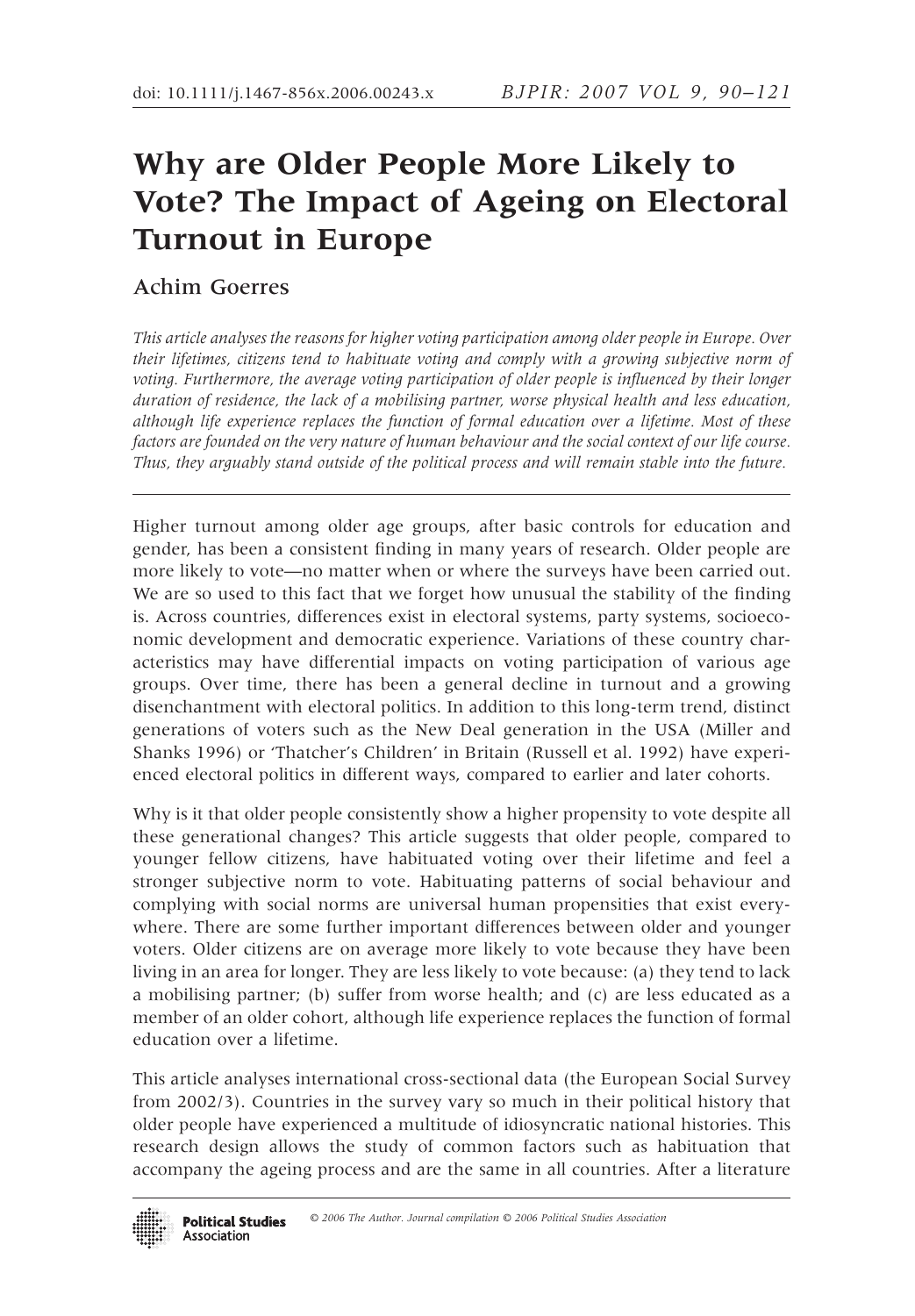review, section 1 presents the theoretical conceptualisation of age effects into cohort, life cycle and individual ageing. Section 2 discusses the methods of an age-centred analysis of international cross-sectional data. Section 3 introduces age-related independent variables that we are going to use as proxies for life-cycle and cohort effects. Section 4 shows several series of random-intercept logistic regressions and interprets their results. Section 5 reviews the empirical results in the light of alternative explanations, outlines their wider political implications and shows avenues for further research.

#### **1. Theory: Age and Political Behaviour**

Imagine meeting two randomly selected citizens in a European country, one of whom is, for example, 70 and the other 40 years old. Can you make any statement about their probabilities of voting participation? Most studies of political behaviour incorporate age as a control variable. The impact of age as a variable is (if at all) discussed only with regards to magnitude *vis-à-vis* other variables (see, for example, Dalton 2002, ch. 2). This is not very satisfactory because chronological age serves as a surrogate for many other social characteristics that are of importance such as education, health or social connectedness.

Recent discussions of the relationship between age and political participation have concentrated on the contrast between cohort and life-cycle effects in individual countries such as Germany, Canada, Britain or the United States (Miller and Shanks 1996; Becker 2002; Blais et al. 2004; Clarke et al. 2004). These authors detect distinct generational variations within one country. A decline in turnout at Canadian national elections, for example, can be explained by a long-term decline in political attentiveness and civic duty to vote (Blais et al. 2004). The disadvantage of the one-nation approach is the lack of generalisation across more than one nation. This approach can help us to explain differences in turnout between age groups in a given country, but it cannot account for the prevalence of higher turnout among older people in general.

Mark Franklin (2004) explains turnout in established democracies from an internationally comparative point of view. He argues that the fluctuation of aggregate turnout is due to changes in the cohort composition of the electorate. Depending on the socialisation experience at a young age, young voters belong to a group that acquires the habit of voting to a greater or lesser extent than the previous cohort. Besides the emphasis on early socialisation experience, Franklin stresses the habituation process connected to voting to explain higher turnout associated with higher age. However, he does not test this proposition sufficiently. My research takes this last aspect of his argument further.

Voting is the most fundamental form of political participation and can be conceptualised as a decision based on incentives and resources. If citizens do not have certain resources such as physical health, they will not vote. Also, they do not go to the polls if they lack some motivation, such as the belief that it expresses their allegiance to the political system. Resources to go and vote are minimal compared to other forms of political participation (Verba et al. 1995, 53–54); nevertheless some amount of physical ability is needed even for postal voting and some infor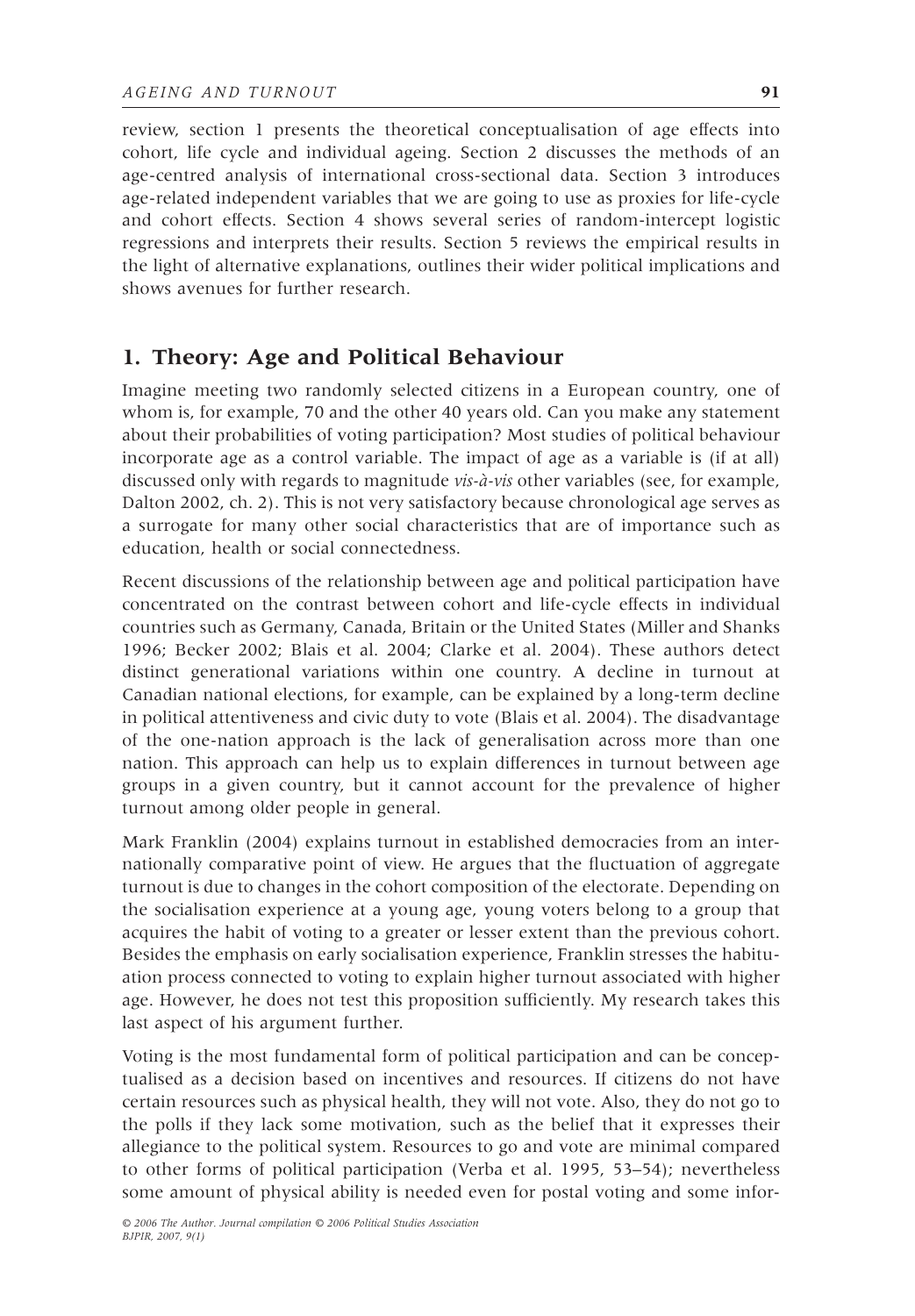mation either from experience or the news in order to decide for whom to vote. In addition, one needs to feel the motivation to pay the small costs in terms of time.

My theoretical perspective includes instrumental as well as expressive motivations. I assume that people vote because they see it as their duty or from loyalty to the system, as well as because they believe that their vote could actually influence policies (see, for a recent review, Dowding 2005). On the one hand, Franklin and his colleagues have shown that institutional restrictions decrease the likelihood of an individual going to the polls so voters must see some kind of instrumental value in the act of voting (Franklin 1996; Franklin et al. 1996). On the other hand, André Blais (2000) demonstrates that rational choice in the narrow sense, in which only personal interests in the political and economic arenas matter, does not hold up.

To what extent can the decision to go and vote based on expressive or instrumental motivation differ between age groups? We can retrace differences between age groups to three types of effects: cohort, life cycle and individual ageing. A 'cohort effect' describes the shared experience by a group that was born during a certain period. There are two sub-types of cohort effects. One is the lasting influence of shared socialisation as a 'political generation'. It matters, for example, in what period a cohort came of political age. We are much more open to political influences between 15 and 30 (the 'impressionable years') than between 50 and 65 (see Hyman 1959; Dawson and Prewitt 1968; Sears and Levy 2003). In Britain, voters who came of political age during the Thatcher or Blair eras seem to bother less about politics, which makes them as a cohort less likely to vote (Clarke et al. 2004). Current British youth do not value formal politics, of which voting forms part, very highly (Henn et al. 2002). In terms of an evaluation of resources and incentives, the incentive side of the equation is affected. The cohort as a whole will carry the perception of a lower benefit value of voting (because of disenchantment with formal politics) through their lifetimes. Although political attitudes like these are not monolithic, they are very stable over a lifespan and will thus make that cohort as a whole less likely to vote in the years to come (Alwin et al. 1991). There are few historical events or processes that can potentially shape generational experiences at a young age across national borders in the realm of voting and create similar lasting influences at later age. Examples might be the experience of the world wars or the fall of communism. However, the experience of the young generation is fundamentally shaped by national circumstances, even if the events were international. This is due to the outspoken national character of parliamentary elections. The issue, candidates and electoral institutional structures that we experience at a young age are the outcome of the national political process.

The second sub-type of cohort effect is the average probability of sharing certain social characteristics as a cohort. Today's elderly have, for example, a lower average level of education as a cohort because mass educational expansion began in most countries in the 1970s. This cohort effect affects our variety and amount of resources to vote. Formal education helps us to understand politics and see the necessity of voting. Other examples are also general changes like de-unionisation or decline in party membership in some countries that make younger cohorts less likely to be mobilised into voting by political organisations. This type of cohort effect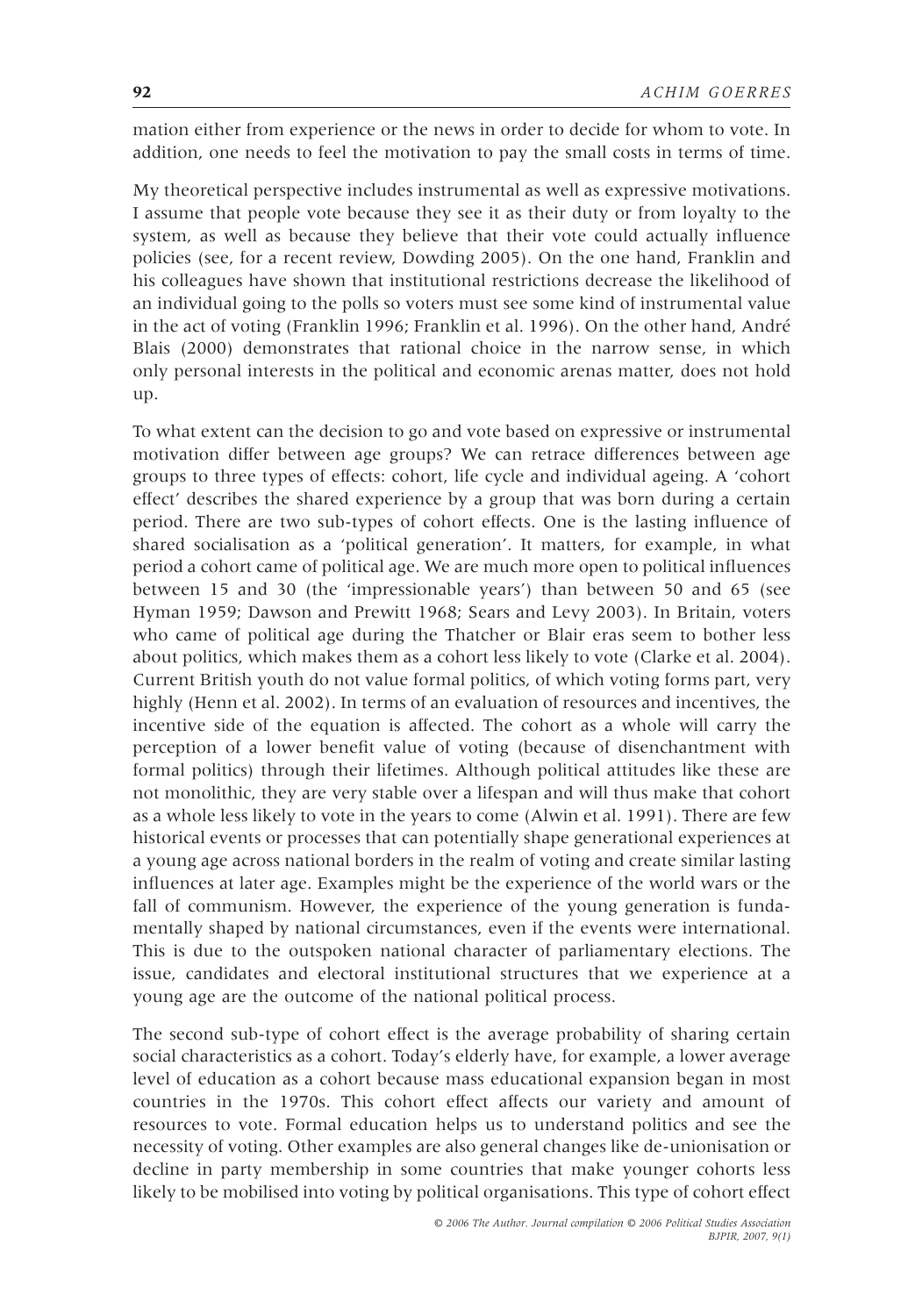can qualitatively occur in several countries, but is likely to vary to the extent that two cohorts differ in the distribution of a social characteristic.

'Life-cycle effects' associated with a certain age stem from the insight that our social life course can be separated into different life stages. Each of these stages—youth, adolescence, middle and old age—puts us into social contexts with rather different demands on us as individuals. Globally, there are cultural differences in the social life course for the individual, but, in Europe, the social perception of one's life course is very similar.1 Young adults are struggling to succeed in their professional lives, are occupied with starting a family and securing their family's income. Elderly people suffer from deteriorating health, have settled down in a certain area and do not need to support children any more. Changing social circumstances can be reflected in changing political behaviour. The progress through the life cycle does not have a simple increasing or decreasing effect on turnout. Young adulthood might lead a person to take less interest in politics in order to concentrate on beginning a family. Once parents have responsibility for children, they might care more about politics because political output affects not only them, but also their offspring. Voting participation can decrease again with old age because of frailty. Life-cycle effects can affect both sides of the resource-incentive assessment. Resources that enable one to take part in politics, such as available free time, for instance, vary widely over the life cycle. Incentives to vote can also change over the life cycle. Young people who are likely to move soon have a much lower incentive to vote for a local candidate than settled voters.

Life-cycle and cohort effects can also appear in conjunction. Take income, for example. Income is on average lower for all the elderly at all times compared to younger age groups. This is due to the fact that pensions are always below average earnings—a clear life-cycle aspect. But, at the same time, the income of the elderly goes up relative to earlier elderly cohorts because recent retirees have accumulated more wealth and higher pension entitlements during their lives. This allows them to benefit from higher income at old age—a cohort aspect.

The third and, as we shall see, strongest effect can be summarised by 'individual ageing'. As we age, there are two universal human features that increase the likelihood of voting. First, past voting experiences influence the future probability of voting. It is widely acknowledged that the repetition of the same behaviour leads to an increasing probability of performing that behaviour again (see, for a review, Ajzen 2002). If we learn that something brings some kind of gratification to us that outweighs our costs, we will do it again. If something does not give us enough gratification, we will not do it again. Social psychologists disagree to what extent repetitive behaviour is automatic or still influenced by rational consideration. The relatively low frequency of voting (with a maximum of maybe 100 elections per lifetime) compared to other forms of human behaviour suggests that pure environmental cues (such as an election poster) are not enough to generate an automatic response (see Aarts et al. 1998). Instead, we are always required to use some cognitive process to decide whether or not to vote. Nevertheless, voting becomes easier as we get older. Over a lifetime, our repertoire of situations that we know (and also believe we know) grows steadily. The older we are, the more likely we are to 'know the show'. We are constantly confronted with a political environment that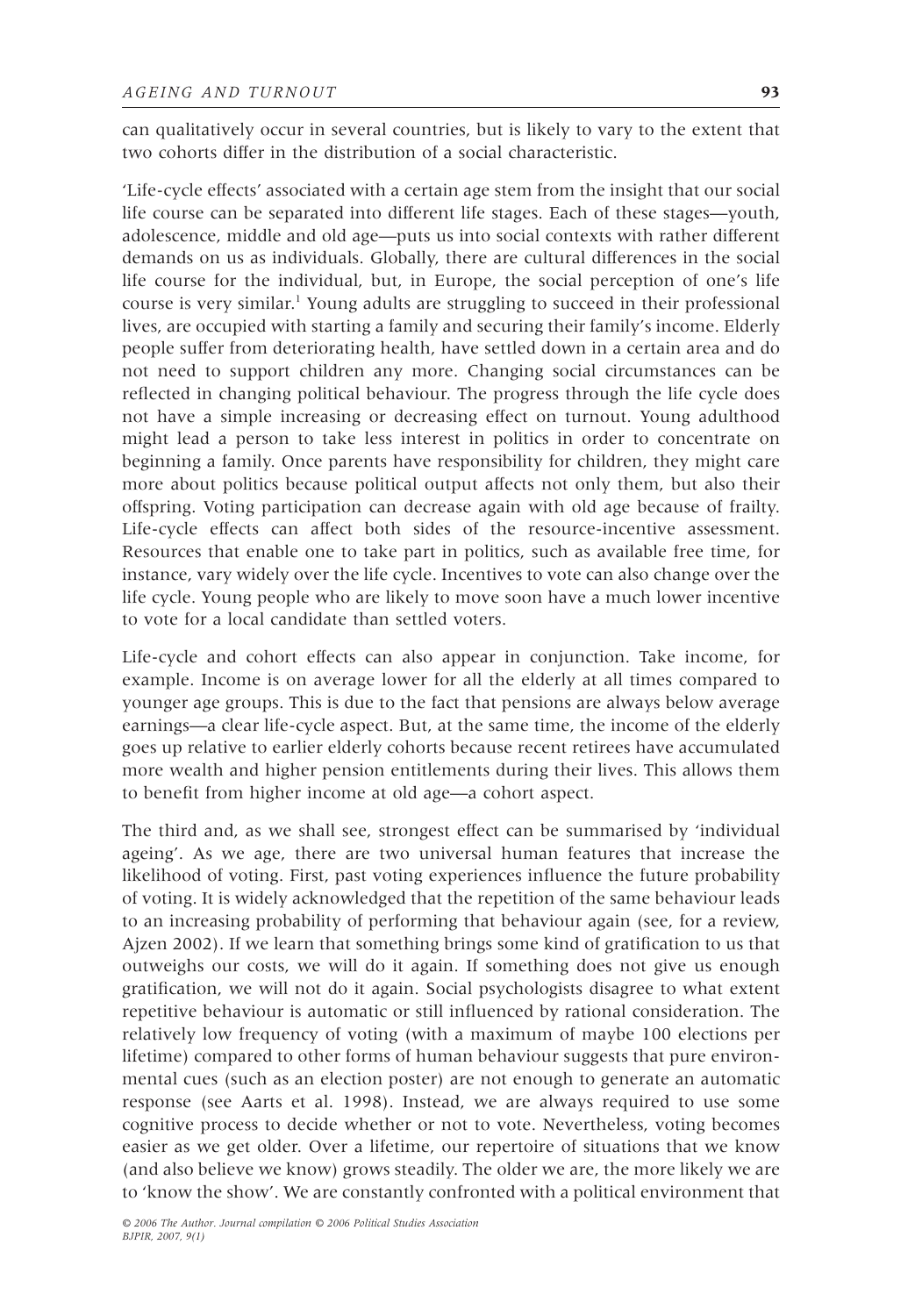is too complex for us to deal with (see Lau 2003). Drawing on our own voting experience is one type of cognitive short cut. The easier we find the voting decision, the less costs are involved in going to the polls.<sup>2</sup>

But why do we decide to vote again? The infinitesimally small contribution of our vote does not get larger by having voted once. We could instead come to the conclusion that voting does not matter and learn from our voting experience not to vote again. Here, the second feature of the individual ageing effect comes in: the older we are, the more likely we are to adhere to the social norm of voting. $3$  Voting is a socially desirable behaviour in liberal democracies. Even in recently established democracies, most citizens go to the polls in national elections. In addition, most people (even if they have not voted) maintain that we ought to vote (see Blais 2000). Thus, the norm of voting (a) can be observed by seeing people going to the booth or reading about turnout figures in the media; and (b) is a moral rule that brings social gratification for the voter.<sup>4</sup>

The transmission process between a social norm and our individual behaviour is complex. A social norm affects us differently depending on our social context. At the level of the individual, we are motivated to behave in a certain way by our own subjective norm. The subjective norm is our perception of the social norm in our personal environment. This subjective norm is the sum of social pressure and gratification that we expect to receive from people who we know (Fishbein and Ajzen 1975; Ajzen and Fishbein 1980; Ajzen 1991). Since voting is a widespread social norm in a liberal democracy, many people are likely to subscribe to the view that we ought to vote. As we age, the more we become part of a society through widening social networks, interactions and social role taking, the higher the number of people is in our environment whom we believe to hold that view. As we get older, we can count more people who we think might want us to vote. This is, of course, a probabilistic statement. It is possible to live in a social context where few people vote, so that one cannot see anyone go to the booth or feel social gratification by voting and then talking about it (although one would still be exposed to the voting norm in the media). However, as we age, we are unlikely to feel increasing social pressure *not* to vote. Non-voters do not care about voting. They do not usually maintain that we ought *not* to vote. In other words, getting older in such a social context implies getting to know a growing number of people who do not care about voting and some people who do maintain that voting is desirable. Thus, over a lifetime, the subjective norm to vote increases even in these extreme circumstances because the non-voters in this environment will not affect our subjective norm, whereas the few voters will.<sup>5</sup>

In sum, the older we are, the stronger is our subjective norm to vote and the less costly the voting decision because of our own past voting experience. This individual ageing effect should exist regardless of any country context. It is founded on universal human features such as the tendency to comply with social norms and to use past experience as a cognitive short cut.

### **2. Methods**

The discussion so far has stressed that differences between age groups are determined by effects that differ in their level of universality: country-specific effects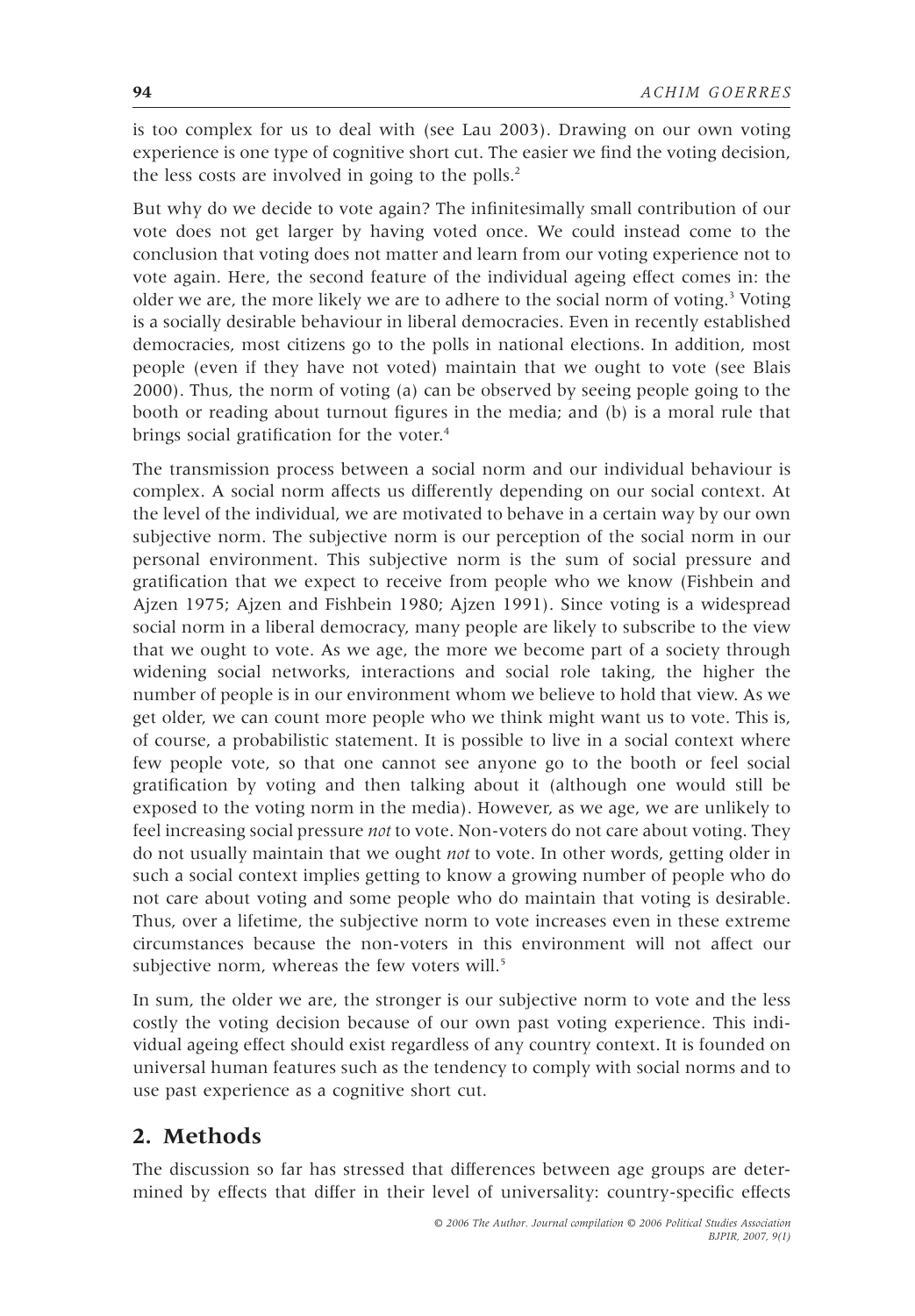(political generation, average probability of sharing certain social characteristics), life-cycle effects that are the same in Europe and the universal individual ageing effect. As I have shown in the literature review, conventional techniques commonly used to study age effects, such as the analysis of pooled cross-sectional data, do not allow generalisations beyond the country studied. Furthermore, researchers employing them face the 'identification problem' (see Glenn 1976) (for example, a cohort effect can be an ageing effect interacting with a period effect).

To test the proposed age effects and their different levels of universality, I suggest studying an international, cross-sectional survey, i.e. samples were only taken at one point in time but in several countries. The European Social Survey covers 21 European countries that are similar in their cultural perception of the social life course and dissimilar in their political history. The experience of a 70-year-old in Poland is very different from a 70-year-old in Britain with regard to political history, such as the fall of communism, but similar as to social roles associated with the life cycle such as retirement, grandparenthood or deteriorating health. If we take a primary interest in age effects that are more universal and depend less on national circumstances, we can use the diversity of countries to isolate these more general effects.6 In a cross-sectional data set, we are faced with confounded age-cohortperiod effects. However, with a comprehensive international survey such as the European Social Survey that includes many questions about the social background of respondents, we can test hypothesised life-cycle and cohort effects by looking at conceptual variables. We can, for example, model life-cycle variation in incentives by looking at how long someone has been living in a certain area because we know that the older you are, the longer you have lived in a certain place and the higher your incentive to vote will be. Thus, we can control for age effects at the individual level.

Life-cycle and individual ageing effects are hypothesised to be more universal than political generation effects. Political generation effects are likely to be country specific and cannot be totally captured by survey items. We will first pool all data from 21 countries (as diverse as Poland, Greece, Sweden or Austria) and control at the individual level for all life-cycle effects, cohort effects that give cohorts different probabilities of attaining a certain social characteristic and part of the political generation effect (such as the expressed sense of duty to vote). Now we are left with a residual chronological age variable that still represents individual ageing and political generation effects. However, we can hypothesise that the political generation effects cancel each other out in the pooled analysis. This is due to the diversity of countries. The ageing effect is tinged by differences in cohort socialisation in country A, but these cohort differences will not occur in country B where others are present that do not occur in country A.

In the pooled analysis, the residual age variable should show a monotonous increasing concave relationship because habituation and norm-conforming processes are likely to show declining rates of growth. Our early experiences of voting will have a stronger impact of future voting opportunities than later ones. Also, our subjective norm is likely to grow most in early adulthood, when we experience most changes in our social environment. In separate single-country analyses, the relationship between residual age and voting participation is tinged by cohort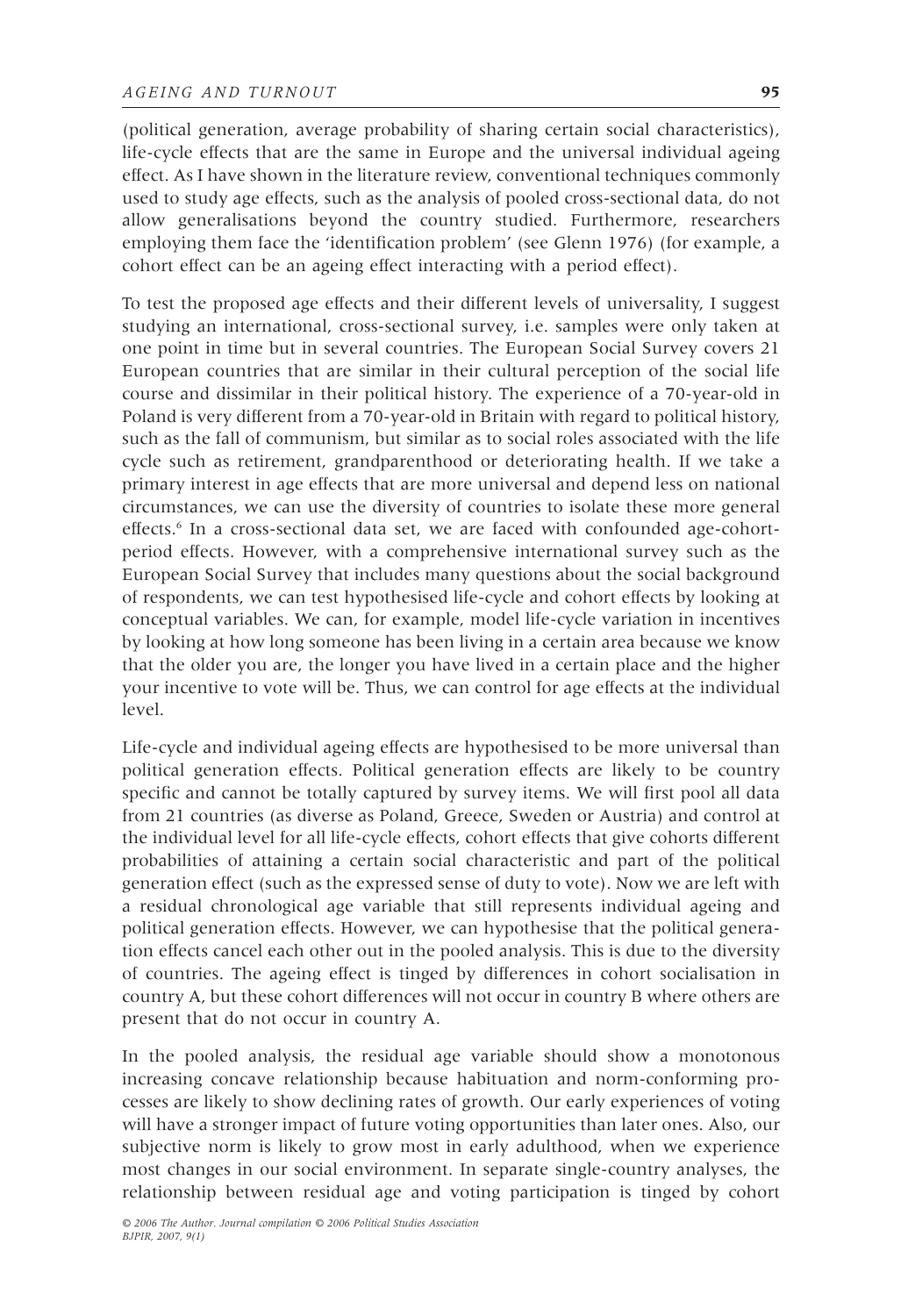

#### **Figure 1: Different Types of Age Effects, Their Level of Universality and Empirical Procedure for Analysis**

differences in socialisation experiences. Thus, the appearance of a concave relationship between residual age and turnout in the pooled analysis of diverse countries lends support to the hypothesis that we habituate socially conformist behaviour over our lifetimes. Figure 1 summarises the conceptual considerations about age effects and methodological implications.

The approach has two limitations. Firstly, we are not able to study political generation effects in detail. This does not mean that we assume them to be nonexistent, but pooling all data serves to overcome the idiosyncratic national cohort effects and to filter out more universal effects. In this analysis, we cannot say, for instance for Britain, how large the individual ageing effect is *vis-à-vis* British political generation effects. However, since we are able to control for many differences between generations, the residual effects that we cannot account for are probably rather small. Its relative impact in each country must be inferred from further analysis of other longitudinal data sets. Secondly, we cannot model interaction effects between period and cohort or period and life-cycle effects. Period effects cannot be modelled at all because all respondents in one country are exposed to the same period effect. Therefore, any interaction term between age groups and period cannot be traced. Thus, the implicit assumption of such an analysis is that period effects do not interact with life-cycle or cohort effects. However, period effects are likely to be shaped by national circumstances. If they do interact with any agerelated effects, it is fair to assume that they will do so in each country, rather than in the pooled analysis.

#### **3. Independent Variables**

We assume that a voter decides (not) to vote after a consideration of costs and benefits that includes instrumental as well as expressive motivations. We further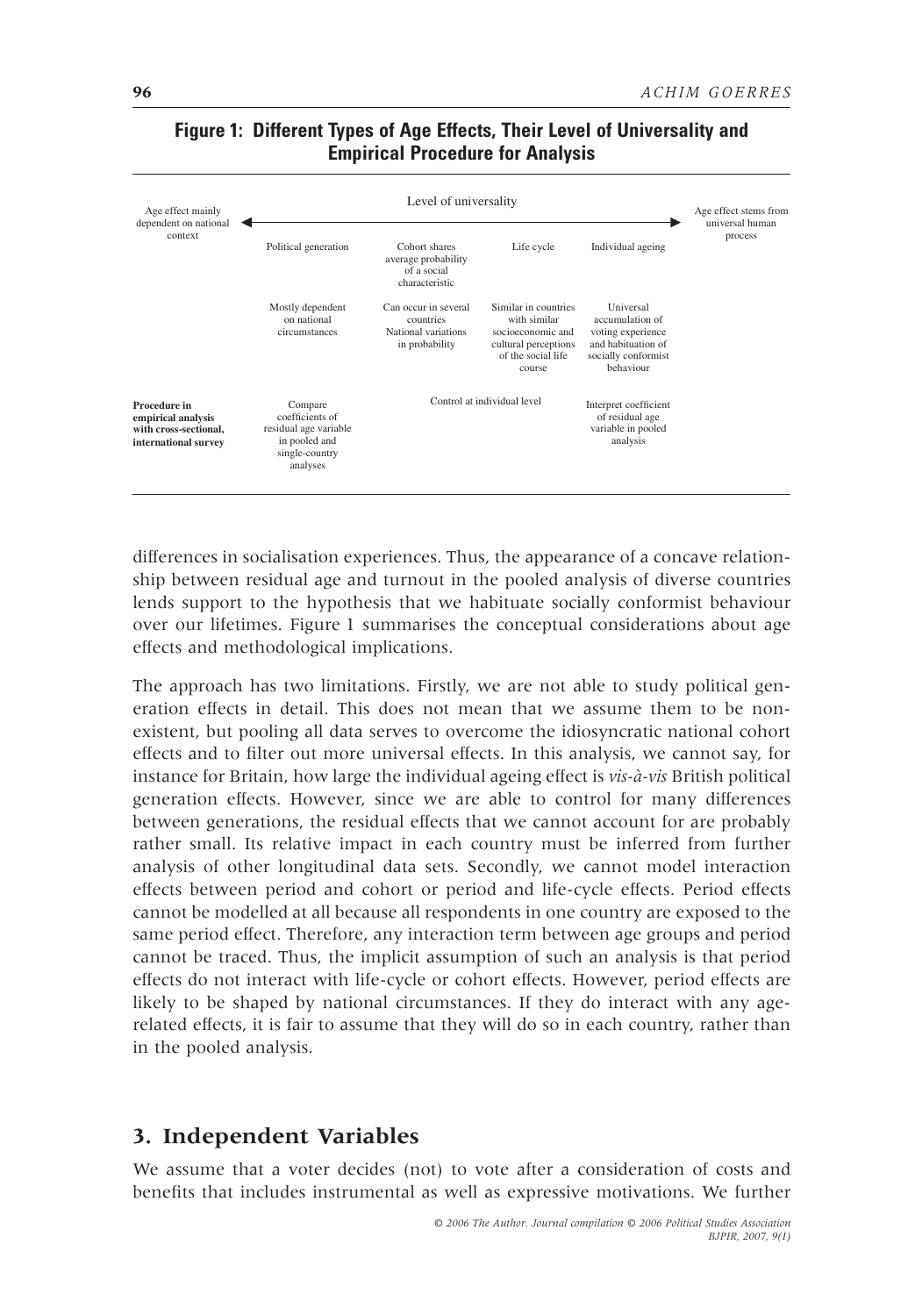| Independent variables                              | Overall correlation<br>with age | Expected correlation<br>with voting<br>participation |
|----------------------------------------------------|---------------------------------|------------------------------------------------------|
| <b>Cohort effects</b>                              |                                 |                                                      |
| Religiosity                                        | $0.20**$                        | $^{+}$                                               |
| Education                                          | $-0.18**$                       | $^{+}$                                               |
| Cohort/life-cycle effects                          |                                 |                                                      |
| Party identification                               | $0.16***$                       | $^{+}$                                               |
| Sense of duty to vote                              | $0.15***$                       | $^{+}$                                               |
| Income                                             | $-0.13***$                      | $^{+}$                                               |
| <b>Political interest</b>                          | $0.08***$                       | $^{+}$                                               |
| Trade union and party membership                   | $0.03***$                       | $^{+}$                                               |
| Gender (female)                                    | N/a                             |                                                      |
| Life-cycle effects                                 |                                 |                                                      |
| Pension main source of income                      | $0.67**$                        | $^{+}$                                               |
| Duration of residence                              | $0.54***$                       | $^{+}$                                               |
| Number of minor children in household <sup>†</sup> | $-0.47**$                       | $^{+}$                                               |
| Subjective evaluation of health                    | $-0.36***$                      | $^{+}$                                               |
| Living with partner <sup>†</sup>                   | $-0.26***$                      | $^{+}$                                               |
| Friends in non-political networks                  | $-0.09*$                        | $^{+}$                                               |
| Internal political efficacy                        | $-0.08**$                       | $^{+}$                                               |
| External political efficacy                        | $-0.07**$                       | $^{+}$                                               |

**Table 1: Age-related Independent Variables, Pearson's r**

\* Significant at 0.05; \*\* significant at 0.01 one-tailed, weighted by design weight, coding in the appendix <sup>†</sup> These variables have a curvilinear relationship with age, correlations are for respondents 40 years and older

conceptualise age effects on voting participation as political generation, a shared cohort probability of attaining a certain social characteristic, life cycle and individual ageing. In line with the methodological approach, we need to control for life-cycle and cohort effects that are not political-generation effects level with a series of conceptual variables. In order to decide which variables we should include, we must ask: (a) where cohorts differ in their cost–benefit calculation of voting; and (b) how transitions over the life cycle affect the calculation. Although technically unnecessary, we furthermore typify the variables according to the cohort/life-cycle differentiation for ease of interpretation.<sup>7</sup>

Table 1 lists the range of independent variables. According to the literature, two are pure cohort and seven are pure life-cycle effects. For six variables, there is a mixed expectation. As a first empirical test, each variable has been tested as to whether it has the expected bivariate correlation with age. $8$  I will now discuss groups of independent variables in detail, starting with those that have a suppressing effect on turnout for older people. A variable has a suppressing effect either because it is negatively related with age and positively with turnout (such as education) or the other way round (such as health).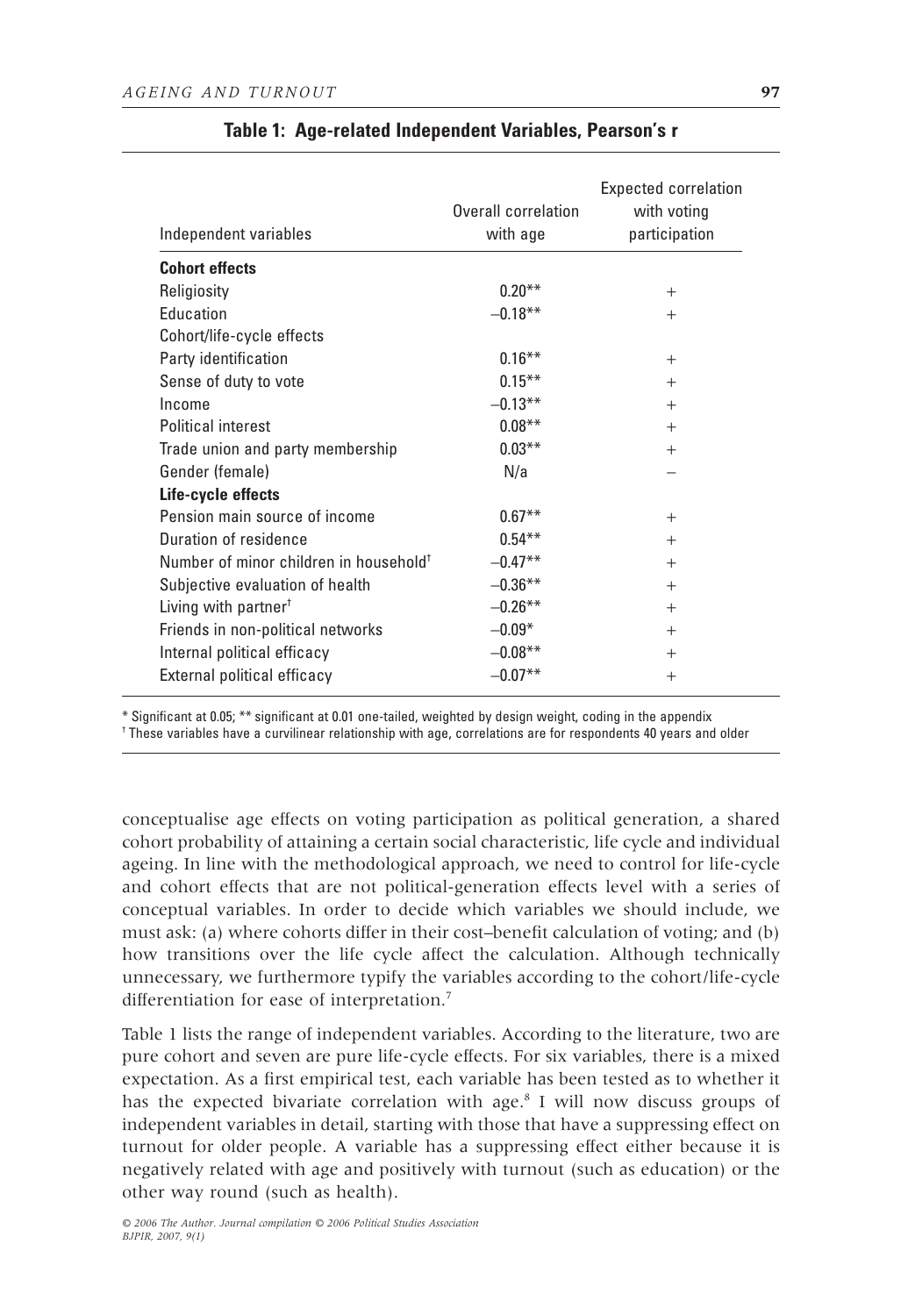# *3.1. Suppressing Turnout*

*Education, income*: the so-called 'standard model' of political participation postulates that higher socioeconomic status has a positive impact on participation. Higher education enables citizens to have a better understanding of politics (for an overview, see Leighly 1995). At the same time, they are more likely—because of occupation and income—to be in a social context where norms of participation prevail. Higher-income citizens also have a higher material stake in the system. The spread of mass education, however, is a relatively recent phenomenon, so there is a clear generational decline in aggregate levels of education. Income declines with age, mirroring cohort and life-cycle differences. Older generations do earn less, but all the elderly have less income as they retire.

*Gender*: entrenched understandings of traditional gender roles could interact with age since newer cohorts are less likely to hold them. Also, it is necessary to include gender because older age groups are comprised of more women on the grounds of their longer life expectancy.

*Living with a partner, number of minor children in household, subjective evaluation of health*: these are clear life-cycle effects. To live together with a partner increases the chance of voting because the partner is another potential mobilising source. On the grounds of widowhood and divorce, this is negatively correlated with age for people who are 40 and older. Children enhance one's personal interest in public provision. A certain amount of physical fitness is needed to undertake even the minimal requirements of voting. Frailty increases with age (Gehring and Wagner 1999, 696–697).<sup>9</sup>

*Friends in non-political networks*: probably the most influential work of social gerontology puts forward the 'disengagement thesis' (Cumming and Henry 1961). The elderly are thought to show a decline in interpersonal activity as they disengage themselves from their social environment. This disengagement includes the political sphere, so that levels of participation should drop. The retreat should be reflected in a decline in the number of social networks that are reported to include close friends. The social retreat would then not only affect the political sphere directly, but also decrease the possibility of being mobilised in a non-political context, such as by friends. Social networks are considered to be important in making people participate in politics in general (Knoke 1990). The disengagement thesis has been tested numerous times with mixed results, so its exclusion is not warranted (Gergen and Back 1966; Glenn and Grimes 1968; Glenn 1969; Rollenhagen 1982).

*Internal and external political efficacy*: one strand of the social gerontological literature deals with problems of ageism in western societies (see, for example, Wilson 2000, 161–162). Negative stereotypes of inactivity in the elderly reflect back on senior citizens and determine their self-image in a way that may make them feel less politically efficacious. As a result, internal and external political efficacies decrease, so that the political participation of older people is hampered.

*Trade union and party membership*: membership in a political organisation is a strong mobilising factor in voting because members are exposed to the activists' efforts to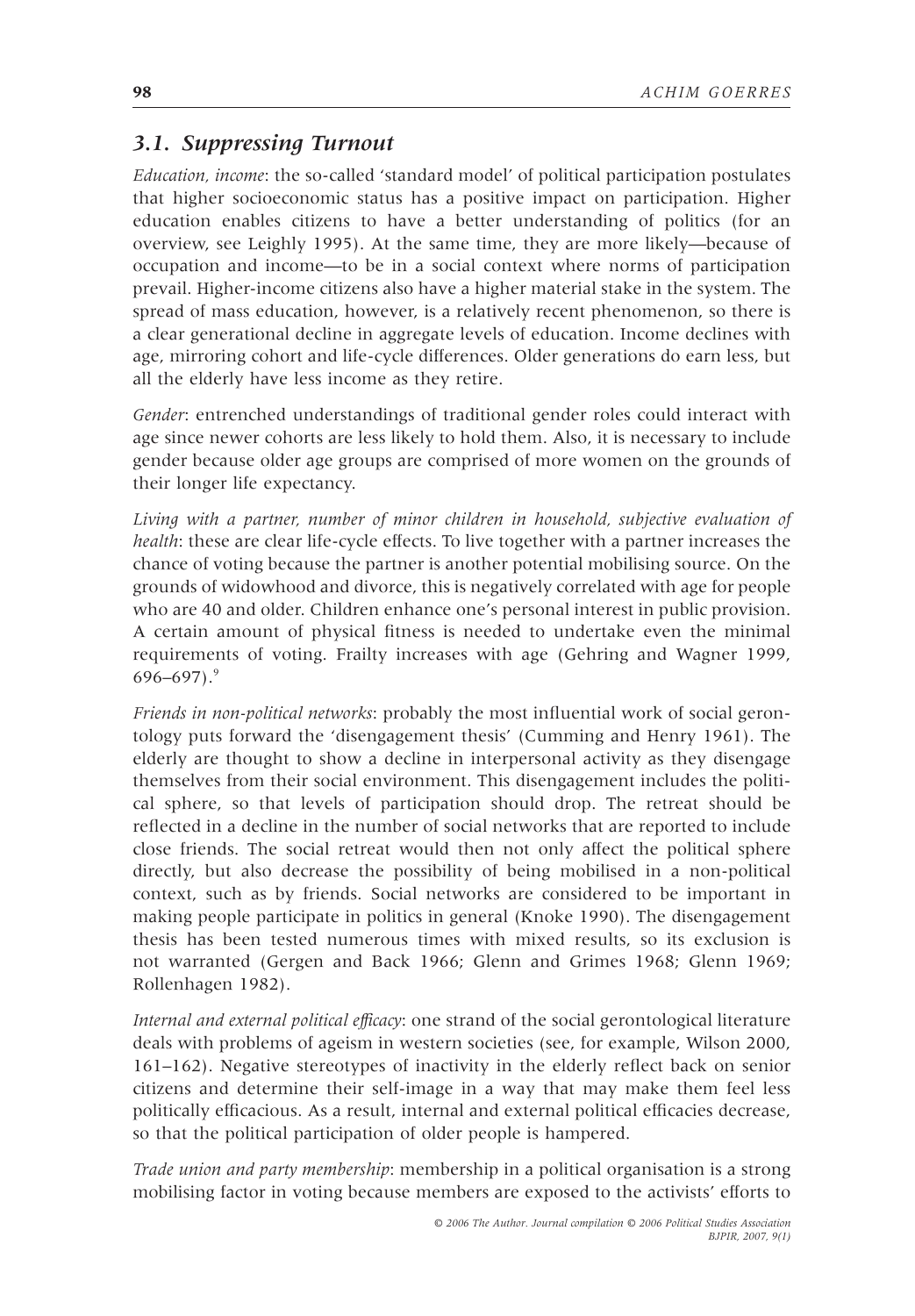make them cast their vote favourably to the organisation. Some countries have experienced a decline in party and trade union membership, which would be reflected in ageing membership profiles (Widfeldt 1995). Retirement leads to exit from trade unions in some countries.

## *3.2. Boosting Turnout*

*Sense of duty to vote*: in the survey, respondents have been asked to give an answer to the following question on an 11-point scale: 'To be a good citizen, how important would you say it is for a person to vote in elections?' This variable is helpful to catch some of the variation in individually felt subjective norms. According to our theoretical expectations of norm habituation over a lifetime, we can expect this item to show the features of a life-cycle effect. Unfortunately, we must expect over-reporting of such a socially desirable trait, so the proxy loses its power. In addition, the decline of the sense of duty to vote as a cohort effect has been established in several country studies (Blais et al. 2004; Clarke et al. 2004).

*Religiosity*: secularisation makes newer cohorts less religious. Religiosity seems to increase our felt obligation to comply with social norms.

*Duration of residence*: this is considered to be one aspect of social connectedness. The longer you have been living in a certain area, the more likely you are to be socially settled so that you can pay attention to the increasingly familiar problems of that area that might need political solutions (Miller and Shanks 1996, 100–106).10

*Party identification*: research into the decline of institutional forms of political participation holds that younger generations identify less with parties than with other political groupings with a smaller scope of activity. On the other hand, the older a person is, the higher the potential attachment to their party as they have more time to grow attached, which could explain the higher level of party identification for older people (Converse 1976; Butler and Stokes 1983, 59–61; Fuchs and Klingemann 1995; Tilley 2003).

*Pension as a main source of income*: to be dependent on pensions could be a mobilising factor because politics can be important in determining the source of income (see Campbell 2003).

*Political interest*: the disengagement thesis would hypothesise a decrease in political interest. But, a competing hypothesis of 'selective withdrawal' would demand that politics might be one of the few areas where the elderly decide to remain active. This view predicts a general social retreat among the elderly accompanied by the concentration on fewer subjects, including politics (Glenn and Grimes 1968). Political interest is thereby a strong predictor of political participation because it decreases information costs. Citizens who are politically interested do not view obtaining information about politics as a costly necessity, but draw some enjoyment from it. Younger cohorts, for example in Britain, show less interest in formal politics (Henn et al. 2002).

The following empirical investigation will show that not all of these variables are equally important when considered in a multivariate analysis. I will show that the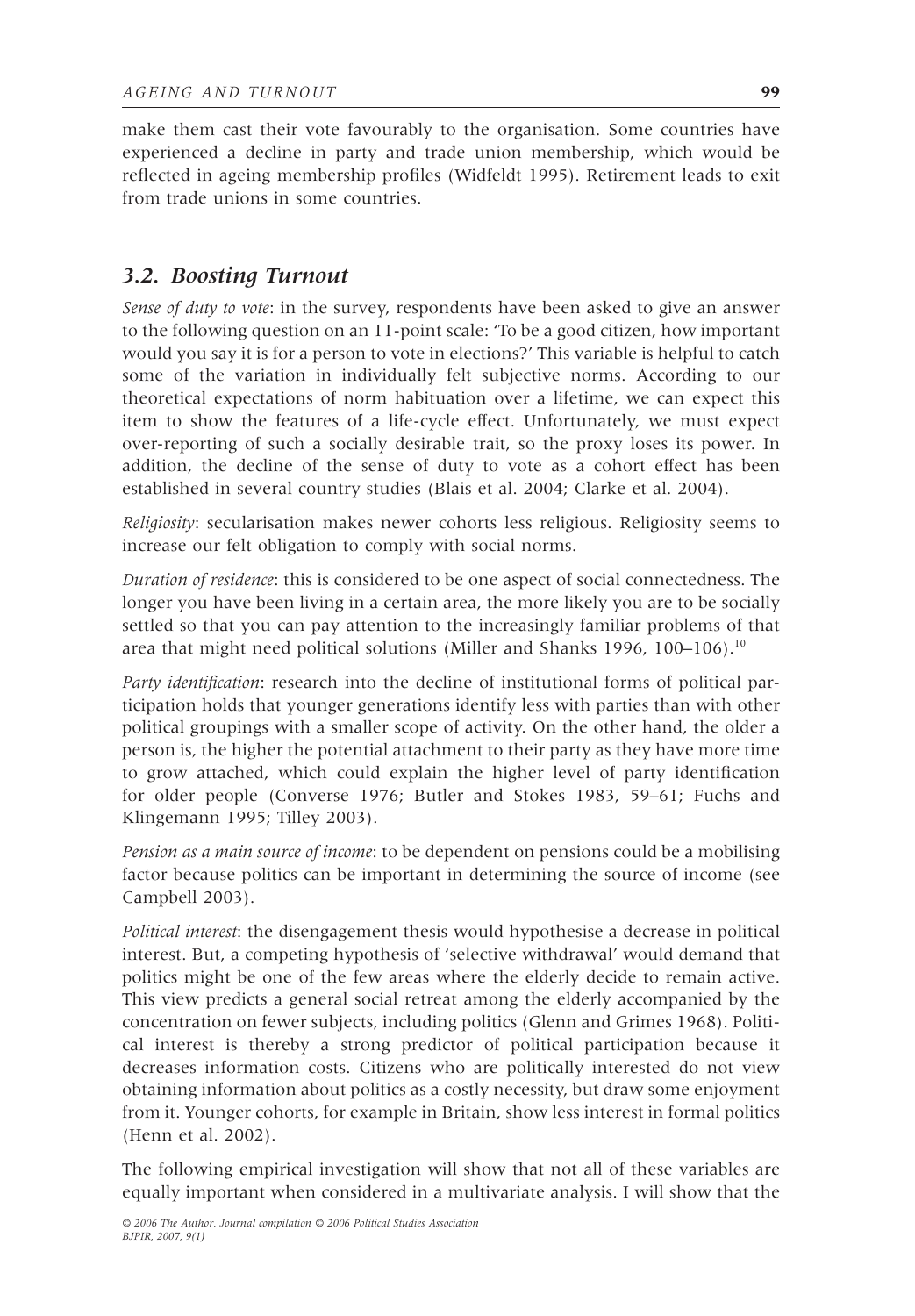pure life-cycle effects of having lived in an area for longer, lacking a cohabiting, mobilising partner and deteriorating health are those factors that have the strongest impact on an older person's likelihood to vote.

# **4. Results**

The empirical analysis can be divided into three different steps. Firstly, I want to establish the relative impact of the enumerated independent variables in multivariate models (Table 2, models 1–3). Secondly, I will demonstrate the universal presence of individual ageing by comparing the results of the pooled analysis with results from separate country regressions (Figure 2). Thirdly, I will run several tests with sub-samples (Table 3) showing that: (a) the impact of the individual-level variables does not vary a great deal depending on the macro country context (models 4a–c); (b) differences between age groups are greater in low-turnout countries; and (c) the causal mechanism behind the effect of individual ageing on voting participation is the habituation of socially conformist behaviour (models 5a–b).

I am using random-intercept logistic regression models for the analysis of several countries at the same time. We know from the analysis of electoral institutions that they affect the average probability of the eligible voter to go to the polls. By modelling a random intercept as part of these models, I allow this average probability to vary between countries. The dependent variable is a dichotomy of whether the respondent voted in the last national parliamentary election or not.

Table 2 shows a series of three regressions. Model 1 only has age dummies as explanatory variables as a reference model. Model 2 includes the full list of independent variables. There are some age-related effects that lose significance in the multivariate model: religiosity, income, social networks, external political efficacy and pension as the main source of income. Model 3 introduces an interaction term between education and age. The final column in Table 2 shows the difference in fitted probabilities between the minimum of the independent variable and the maximum when other effects are being held constant in model 3. However, these calculations do not tell us enough about the differences between age groups because the model looks at all variance *within* as well as *between* age groups.

Figure 2 illustrates which variables are most important to explain the differences *between* age groups. The horizontal axis shows the absolute value of the bivariate correlation of the independent variables with age. The vertical axis shows the impact as calculated by the difference in fitted probabilities. From this age-centred perspective, the variables that stand out as having a relatively high impact, as well as a stronger correlation with age, are the following: duration of residence, if someone is living with a partner, number of minor children in household and subjective evaluation of health. However, none of these is as strong as the residual age variable, which would be higher on the vertical and more to the right on the horizontal axis than any of the control variables.

There are some remarkable aspects about these four factors. For one, all of them are purely sociological and stand outside of the political process. It is the social context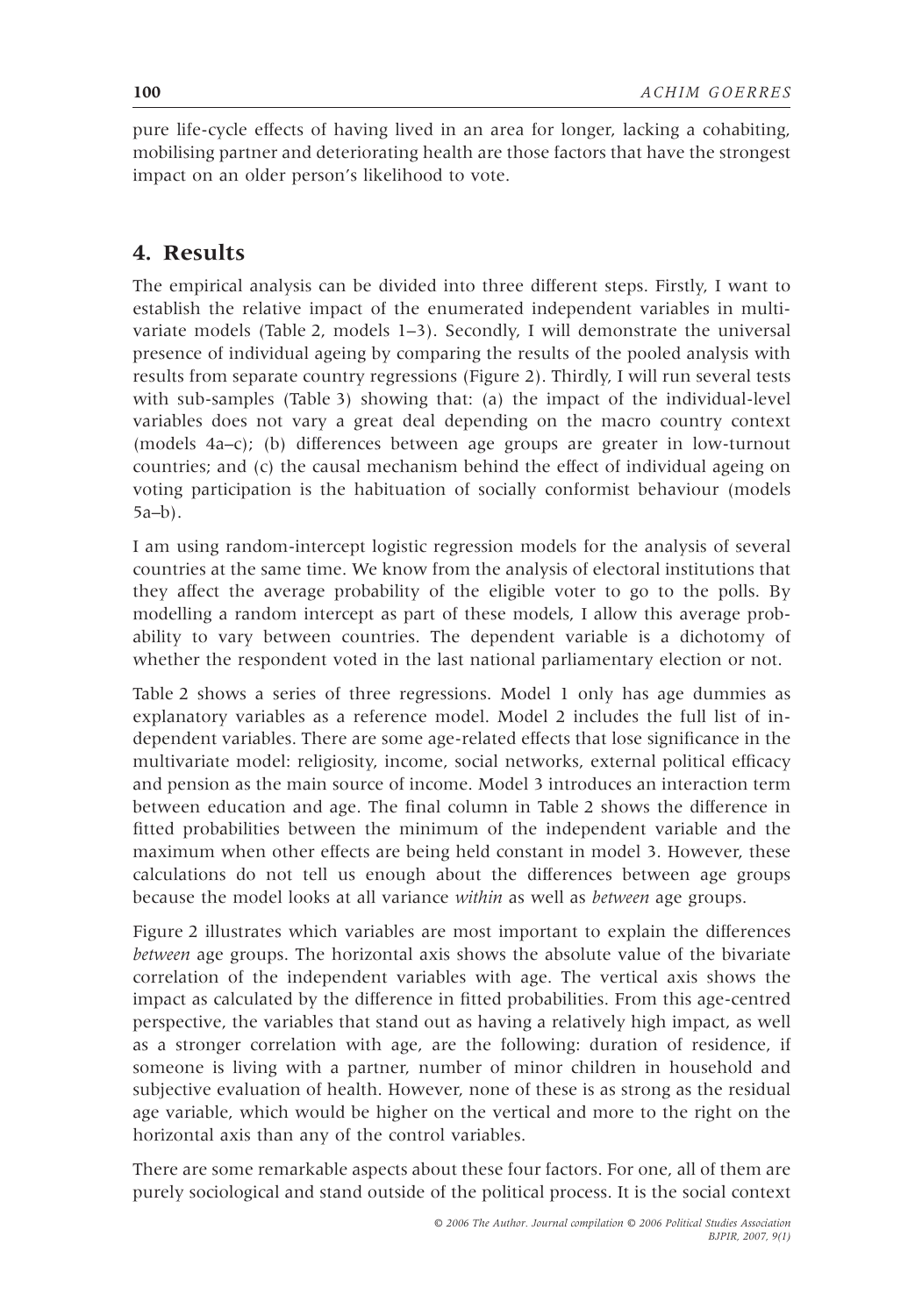| Ś                                              |  |
|------------------------------------------------|--|
| <b>Mhole Sample</b>                            |  |
| Table 2: Random Intercept Logistic Regressions |  |
|                                                |  |
|                                                |  |
|                                                |  |
|                                                |  |

|                                                  | Model 1    |                                             | Model 2    |                                              | Dependent variable: vote participation | Model 3                                   |                                                 |
|--------------------------------------------------|------------|---------------------------------------------|------------|----------------------------------------------|----------------------------------------|-------------------------------------------|-------------------------------------------------|
| Intra-class correlation (country)                | 0.10       | Std. err.                                   |            | Std. err.                                    | 0.09                                   | Std. err.                                 |                                                 |
| Sigma u                                          | 0.61       | <u>ច. ខ</u><br>០.ខ                          | 0.37       | $\begin{array}{c} 0.003 \\ 0.02 \end{array}$ | 0.58                                   | 0.07<br>0.02                              | A in fitted                                     |
|                                                  |            |                                             |            |                                              |                                        |                                           | between minimum<br>and maximum<br>probabilities |
|                                                  | Coef.      | Std. err.                                   | Coef.      | Std. err.                                    | Coef.                                  | Std. err.                                 |                                                 |
| Constant                                         | $-0.68***$ | 0.11                                        | $-4.03***$ | 0.13                                         | $-4.78***$                             | 0.16                                      |                                                 |
| Individual ageing                                |            |                                             |            |                                              |                                        |                                           |                                                 |
| Age dummies (29 and younger                      |            |                                             |            |                                              |                                        |                                           |                                                 |
| baseline)                                        |            |                                             |            |                                              |                                        |                                           |                                                 |
|                                                  | $0.50***$  | 0.12                                        | $0.54***$  |                                              | $1.30***$                              | 0.15                                      | 0.29                                            |
|                                                  | $0.67***$  |                                             | $0.70***$  |                                              | $1.58***$                              |                                           |                                                 |
|                                                  | $0.77***$  | $\begin{array}{c} 0.13 \\ 0.13 \end{array}$ | $0.98***$  |                                              | $2.00***$                              | $\begin{array}{c} 15 \\ 0.15 \end{array}$ | $\begin{array}{c} 33 \\ 0.38 \end{array}$       |
|                                                  | $0.65***$  |                                             | $1.15***$  |                                              | $2.07***$                              |                                           | 0.39                                            |
| $30 - 49$<br>$40 - 59$<br>$60 - 79$<br>$70 - 79$ | $0.44**$   | $0.17$<br>$0.23$                            | $1.10***$  | <b>SSSSES</b>                                | $2.03***$                              |                                           | 0.38<br>0.29                                    |
| $\frac{1}{80}$                                   | 0.11       |                                             | $0.54***$  |                                              | $1.32***$                              |                                           |                                                 |
| Cohort                                           |            |                                             |            |                                              |                                        |                                           |                                                 |
| Education                                        |            |                                             | $0.16***$  | 0.02                                         | $0.39***$                              | 0.03                                      | 0.41                                            |
| Religiosity<br>Cohort/life cycle                 |            |                                             | 0.002      | $\overline{0.01}$                            | 0.01                                   | 0.01                                      |                                                 |
|                                                  |            |                                             |            |                                              |                                        |                                           |                                                 |
| Sense of duty to vote                            |            |                                             | $0.27***$  | $\overline{0.01}$                            | $0.26***$                              |                                           | 0.43                                            |
|                                                  |            |                                             | $0.24***$  |                                              | $0.24***$                              |                                           |                                                 |
| Party identification<br>Political interest       |            |                                             | $0.24***$  |                                              | $0.24***$                              |                                           | $0.22$<br>$0.17$<br>$0.13$                      |
| Trade union and party membership                 |            |                                             | $0.31***$  |                                              | $0.27***$                              |                                           |                                                 |
| Female                                           |            |                                             | $-0.08*$   |                                              | $-0.07$                                |                                           |                                                 |
| Income                                           |            |                                             | 0.02       | $\overline{0.01}$                            | 0.01                                   | $\overline{0.01}$                         |                                                 |

*© 2006 The Author. Journal compilation © 2006 Political Studies Association BJPIR, 2007, 9(1)*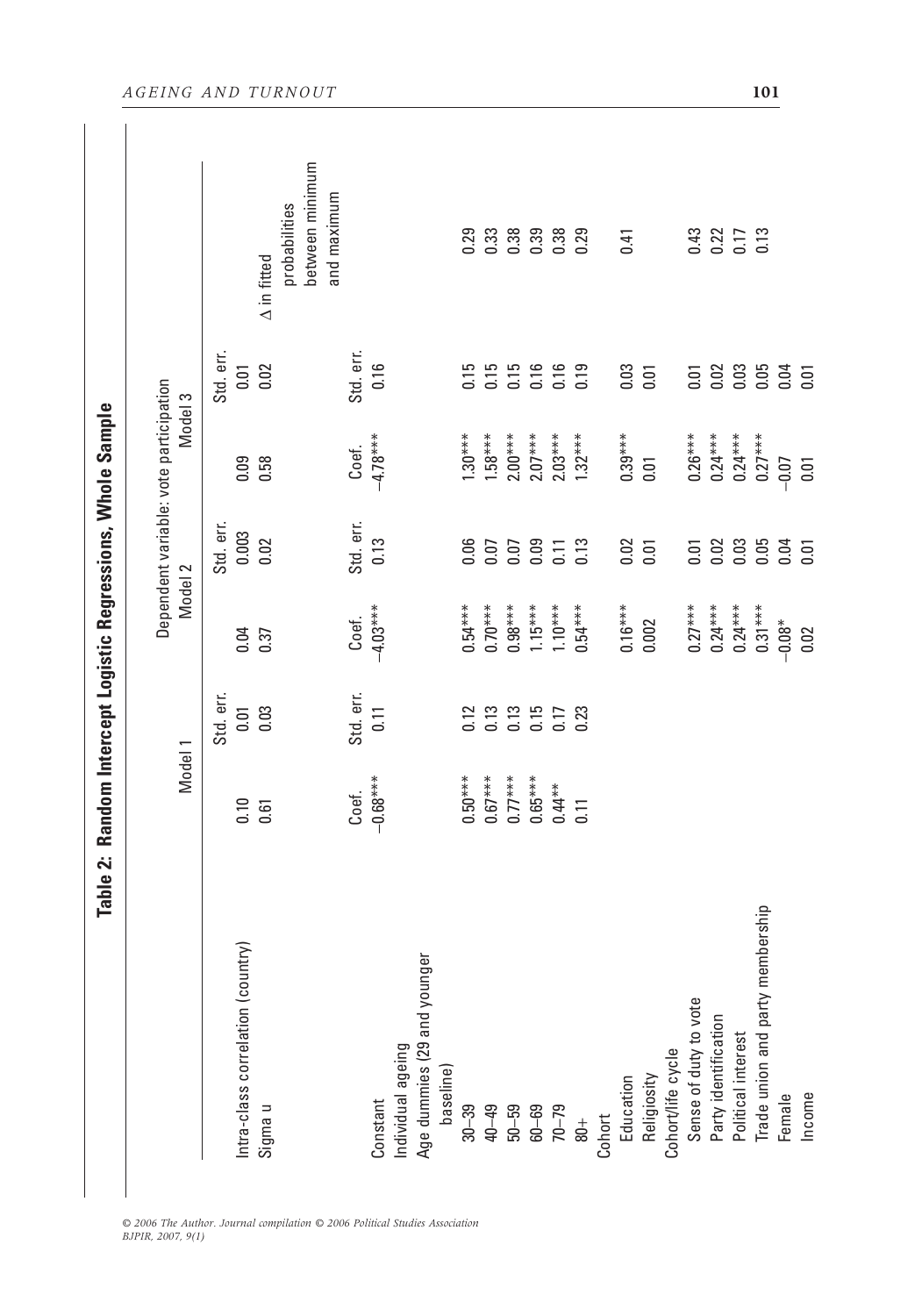|                                                                                                                                  |           | Table 2: Continued |                      |                                                   |      |                  |
|----------------------------------------------------------------------------------------------------------------------------------|-----------|--------------------|----------------------|---------------------------------------------------|------|------------------|
|                                                                                                                                  | Model 1   | Model 2            |                      | Dependent variable: vote participation<br>Model 3 |      |                  |
| Life cycle                                                                                                                       |           |                    |                      |                                                   |      |                  |
| Duration of residence, logged                                                                                                    |           | $0.29***$          | 0.02                 | $0.31***$                                         | 0.02 | <u>ទ</u>         |
| nealth<br>Subjective evaluation of h                                                                                             |           | $0.14***$          |                      | $0.14***$                                         | 0.02 |                  |
| Living with partner                                                                                                              |           | $0.54***$          | 0.02<br>0.05<br>0.02 | $0.53***$                                         | 0.05 | $0.13$<br>$0.13$ |
| ≘.<br>Number of minor children                                                                                                   |           | 0.04               |                      | $0.05*$                                           | 0.02 |                  |
| household                                                                                                                        |           |                    |                      |                                                   |      |                  |
| Friends in non-political networks,                                                                                               |           | $0.21***$          | 0.04                 | $0.18***$                                         | 0.04 | $\overline{0}$ . |
| logged                                                                                                                           |           |                    |                      |                                                   |      |                  |
| logged<br>Internal political efficacy,                                                                                           |           | $0.07***$          |                      | $0.07***$                                         | 0.02 | 0.09             |
| logged<br>External political efficacy,                                                                                           |           | 0.02               | $\frac{0.02}{0.01}$  | $\overline{0}$                                    | 0.01 |                  |
| Pension main source of income                                                                                                    |           | 0.10               | 0.07                 | 0.09                                              | 0.07 |                  |
| $30-39 \times$ education                                                                                                         |           |                    |                      | $-0.25***$                                        | 0.04 |                  |
| $40 - 49 \times$ education                                                                                                       |           |                    |                      | $-0.29***$                                        | 0.05 |                  |
| $50 - 59 \times$ education                                                                                                       |           |                    |                      | $-0.35***$                                        | 0.05 |                  |
| $60 - 69 \times$ education                                                                                                       |           |                    |                      | $-0.33***$                                        | 0.05 |                  |
| $70-79 \times$ education                                                                                                         |           |                    |                      | $-0.36***$                                        | 0.06 |                  |
| $80+ \times$ education                                                                                                           |           |                    |                      | $-0.27***$                                        | 0.08 |                  |
| Valid N                                                                                                                          | 34,303    | 33,976             |                      | 33,976                                            |      |                  |
| Log likelihood                                                                                                                   | $-12,628$ | $-11,924$          |                      | $-11,877$                                         |      |                  |
| R <sup>2</sup> according to Snijders and                                                                                         | 0.087     | 0.357              |                      | 0.354                                             |      |                  |
| Bosker (1999, 225-227)                                                                                                           |           |                    |                      |                                                   |      |                  |
| Note: Tested insignificant interaction terms: age x gender, pension x income<br>*** Significant at 0.001 level; ** at 0.01 level |           |                    |                      |                                                   |      |                  |
|                                                                                                                                  |           |                    |                      |                                                   |      |                  |

*© 2006 The Author. Journal compilation © 2006 Political Studies Association BJPIR, 2007, 9(1)*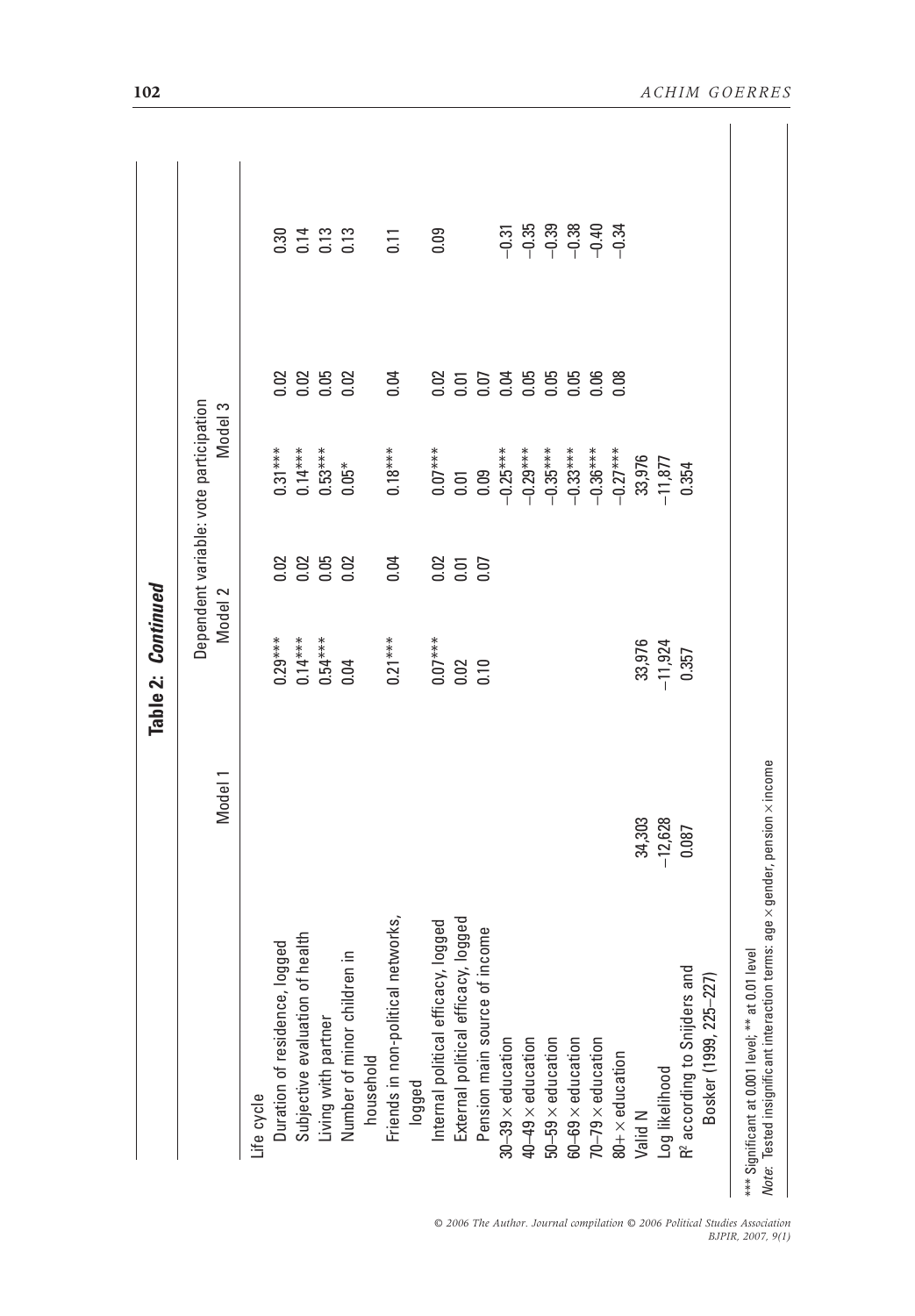

**Figure 2: The Impact of Age-related Independent Variables and Their Correlation with Age**

that matters rather than the political to explain variation between age groups. All of these variables describe life-cycle effects. The probability of living with a partner and having minor children increases from youth to middle age and decreases thereafter. Duration of residence (health status)increases (decreases)linearlywith age. Secondly, the impact of these factors on voting participation is arguably quite stable since they are embedded in a cultural conception of a social life course that is only subject to slow societal change. Finally, three of the four most important age-related effects make elderly people *less* likely to vote, which shows the large impact of the other positive effects, namely individual ageing and the duration of residence.

Model 3 in Table 2 further introduces an interaction effect between education and age. This was first shown by Wolfinger and Rosenstone (1980) with US census data and confirmed by Rosenstone and Hansen (1993) with US election surveys.<sup>11</sup> The older the voters are, the smaller the gap is between different educational groups. Highly educated citizens generally show a higher likelihood of voting because they are more likely to understand the political process and live in a social context where norms of participation prevail. Over a lifetime, however, less-educated people catch up with their more-educated fellow citizens of the same age. This can be explained by the substituting effect of life experience for education. The learning effect through own past experience is stronger for people of lower educational backgrounds over a lifetime.

Let us now turn to the interpretation of the general curvilinear increase of voting participation in all educational groups if plotted against age. Figure 3 shows the results of 21 regressions, one per country (based on model 2). The horizontal axis shows the fitted probability for all other variables held constant except for age. As we can see, there is a lot of variation between countries.12 Most countries do show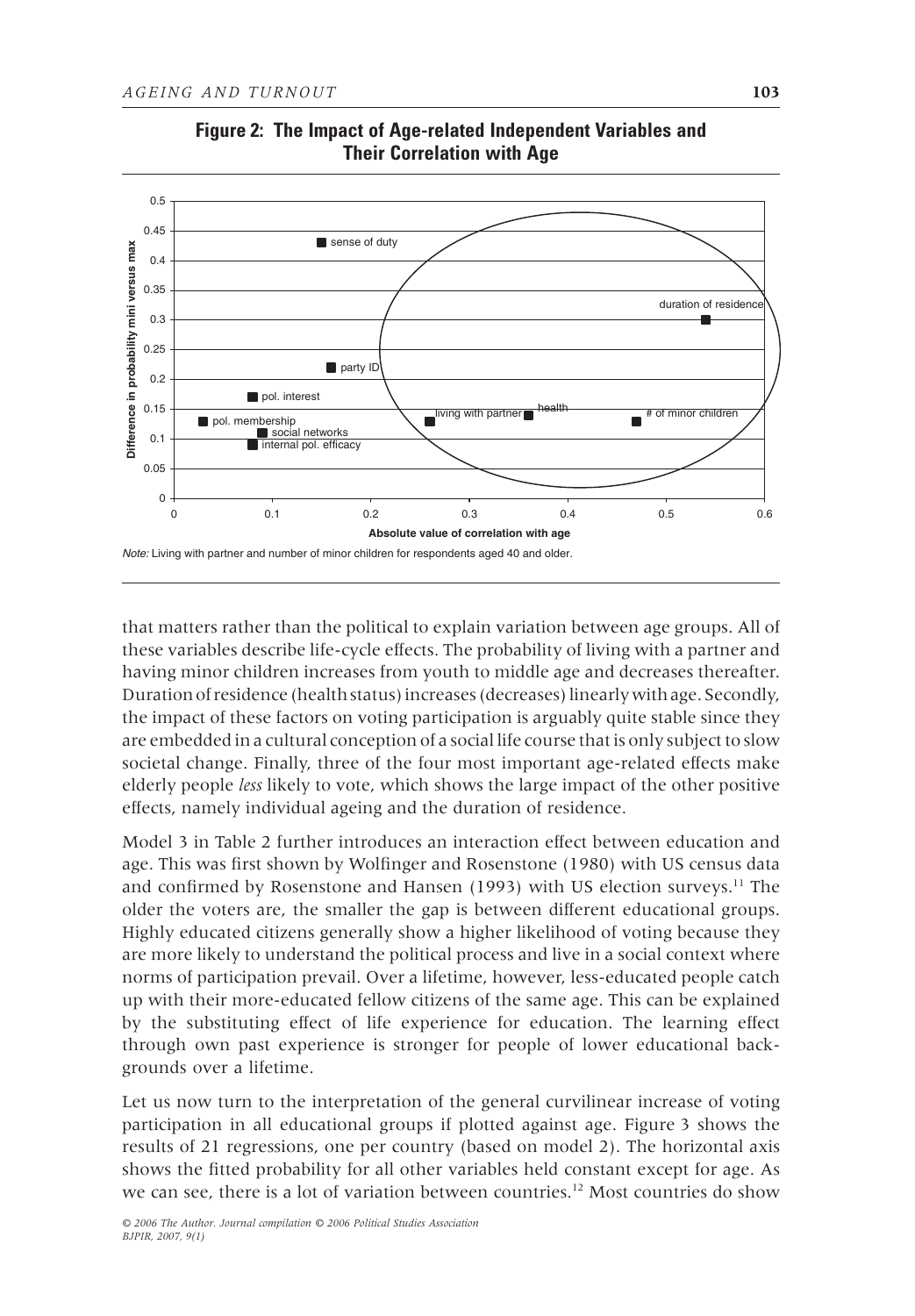



an increasing tendency with age, but not all. The reason for the difference between countries lies in the cross-sectional nature of the data. If we look at, for example, the British 50–59-year-olds and their likelihood of voting, this average probability is not only determined by individual ageing but by the cohort experience of those who have been born between 1942 and 1952. We can control for part of this cohort experience, namely the shared probability of attaining a social characteristic such as education or religiosity, at the individual level. What we cannot control is the shared experience as a political generation that might make this age group different from others in Britain. However, these political generation effects are determined by national political history. Therefore, the graphs of each country look very different. If we pool all respondents into one analysis, these political generation experiences cancel each other out. In the pooled analysis, they become a kind of white noise that does not affect the universal experience that all countries share: individual ageing. The thick concave line represents the result from the pooled analysis. As hypothesised, we see a clear increasing trend at decreasing rates. This is the typical form of a learning curve. I hypothesise that the causal mechanism behind this individual ageing effect is the habituation of socially conformist behaviour. To lend evidence to this, we can split the sample in two different ways for two series of regressions as a second test.

The first division separates the countries according to their average parliamentary turnout  $1945-2001$  (according to IDEA 2005, 83-84).<sup>13</sup> The first group of low-turnout countries consists of France, Hungary, Ireland, Luxembourg, Poland, Switzerland and the United Kingdom (51.4 per cent–74.9 per cent). The medium-turnout countries are Finland, Germany, Greece, Norway, Spain, Slovenia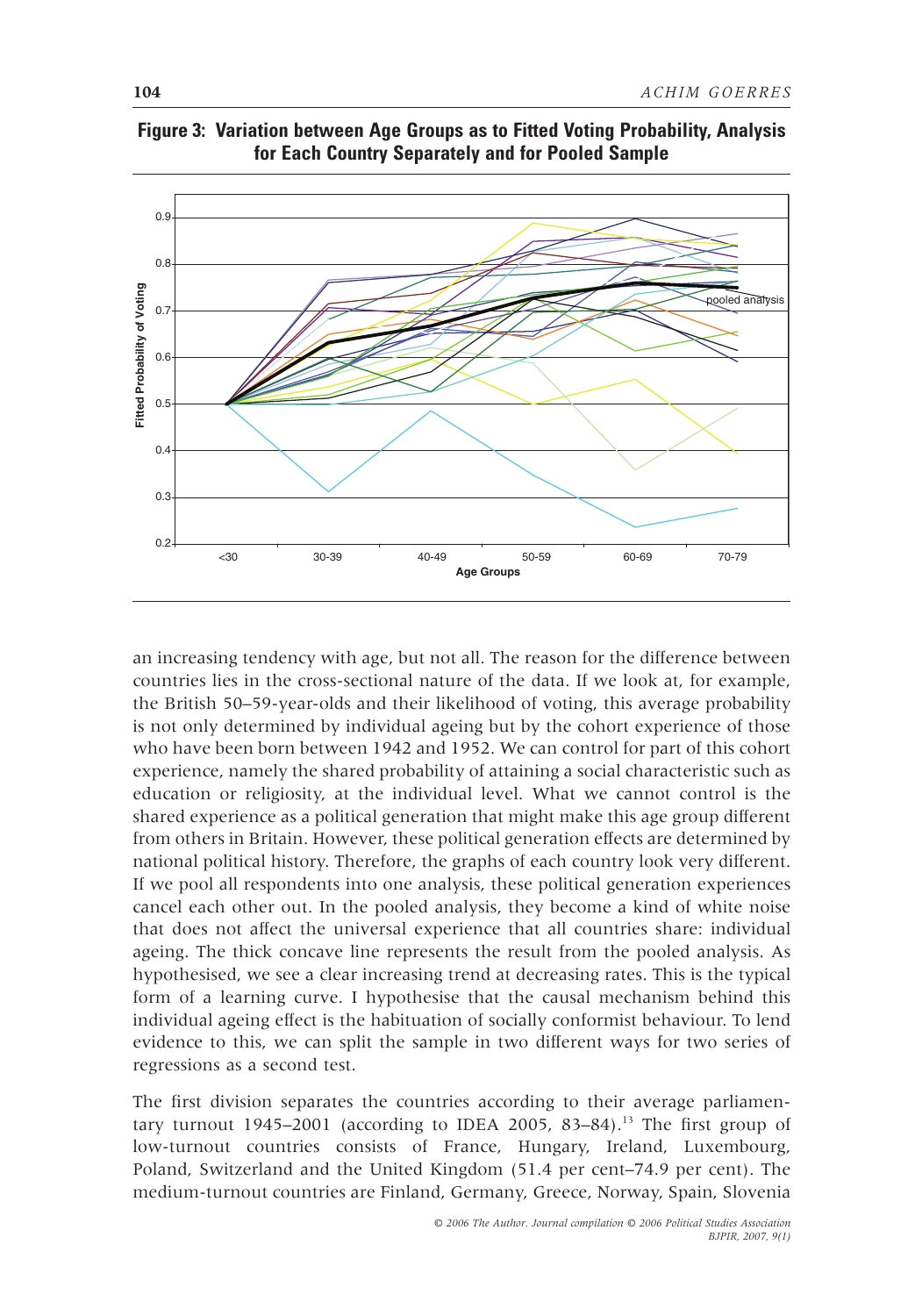| Table 3: Random Intercept L |                                            |           | ogistic Regressions, Sample Split by Average Country Turnout (Model 4) and by Sense of Duty (Model 5) |           |                                        |                                              |                   |           |                    |           |  |
|-----------------------------|--------------------------------------------|-----------|-------------------------------------------------------------------------------------------------------|-----------|----------------------------------------|----------------------------------------------|-------------------|-----------|--------------------|-----------|--|
|                             |                                            |           |                                                                                                       |           | Dependent variable: vote participation |                                              |                   |           |                    |           |  |
|                             | Model 4a                                   |           | Model 4b                                                                                              |           | Model 4c                               |                                              |                   | Model 5a  | Model 5b           |           |  |
|                             | low average turnout<br>France, Hungary,    |           | medium average turnout<br>Finland, Germany,                                                           |           |                                        | high average turnout<br>Austria, Czech Rep., | low sense of duty |           | high sense of duty |           |  |
|                             | Ireland, Luxembourg,                       |           | Greece, Norway,                                                                                       |           | Denmark, Italy,                        |                                              |                   |           |                    |           |  |
|                             | Poland, Switzerland,<br>the United Kingdom |           | Spain, Slovenia                                                                                       |           | Netherlands, Portugal,                 | Sweden                                       |                   |           |                    |           |  |
|                             |                                            |           |                                                                                                       |           |                                        |                                              |                   |           |                    |           |  |
|                             |                                            | Std. err. |                                                                                                       | Std. err. |                                        | Std. err.                                    |                   | Std. err. |                    | Std. err. |  |
| Sigma u (country)           | 21                                         | 0.05      | 0.41                                                                                                  | 0.05      | 0.37                                   | 0.03                                         | 0.67              | 0.04      | 0.55               | 0.02      |  |
| Intra-class correlation     | 0.04                                       | 0.01      | 0.05                                                                                                  | 0.01      | 0.04                                   | 0.01                                         | 0.12              | 0.01      | 0.08               | 0.01      |  |
|                             | Coef.                                      | Std. err. | Coef.                                                                                                 | Std. err. | Coef.                                  | Std. err.                                    | Coef.             | Std. err. | Coef.              | Std. err. |  |
| constant                    | $-5.38***$                                 | 0.32      | $-5.00***$                                                                                            | 0.31      | $-5.08***$                             | 0.28                                         | $-3.83***$        | 0.33      | $-3.11***$         | 0.16      |  |
| Individual Ageing           |                                            |           |                                                                                                       |           |                                        |                                              |                   |           |                    |           |  |
| Age dummies (29 and         |                                            |           |                                                                                                       |           |                                        |                                              |                   |           |                    |           |  |
| younger baseline)           |                                            |           |                                                                                                       |           |                                        |                                              |                   |           |                    |           |  |
| $30 - 39$                   | $.88***$                                   | 0.25      | $1.27***$                                                                                             | 0.30      | $0.93***$                              | 0.27                                         | $0.84**$          | 0.32      | $1.31***$          | 0.15      |  |
| $40 - 49$                   | $***00*$                                   | 0.26      | $1.84***$                                                                                             | 0.30      | $1.11***$                              | 0.28                                         | $0.98**$          | 0.32      | $1.73***$          |           |  |
| $50 - 59$                   | $.24***$                                   | 0.26      | $1.98***$                                                                                             | 0.29      | $1.84***$                              | 0.27                                         | $1.50***$         | 0.33      | $2.04***$          | 0.16      |  |
| $60 - 69$                   | $.34***$                                   | 0.29      | $2.14***$                                                                                             | 0.30      | $1.83***$                              | 0.29                                         | $1.58***$         | 0.34      | $2.25***$          | 0.17      |  |
| $70 - 79$                   | $05***$                                    | 0.30      | $2.30***$                                                                                             | 0.31      | $1.75***$                              | 0.29                                         | $1.15***$         | 0.35      | $2.29***$          | 0.17      |  |
| $\frac{1}{80}$              | $.38***$                                   | 0.34      | $1.22***$                                                                                             | 0.34      | $1.41***$                              | 0.36                                         | 0.59              | 0.46      | $1.49***$          | 0.20      |  |
| Cohort                      |                                            |           |                                                                                                       |           |                                        |                                              |                   |           |                    |           |  |
| Education                   | $***$                                      | 0.05      | $0.40***$                                                                                             | 0.06      | $0.48***$                              | 0.07                                         | $0.34***$         | 0.07      | $0.40***$          | 0.03      |  |
| Religiosity                 | $-0.001$                                   | 0.02      | 0.02                                                                                                  | 0.01      | $-0.01$                                | 0.01                                         | $0.03*$           | 0.01      | 0.01               | 0.01      |  |

*© 2006 The Author. Journal compilation © 2006 Political Studies Association BJPIR, 2007, 9(1)*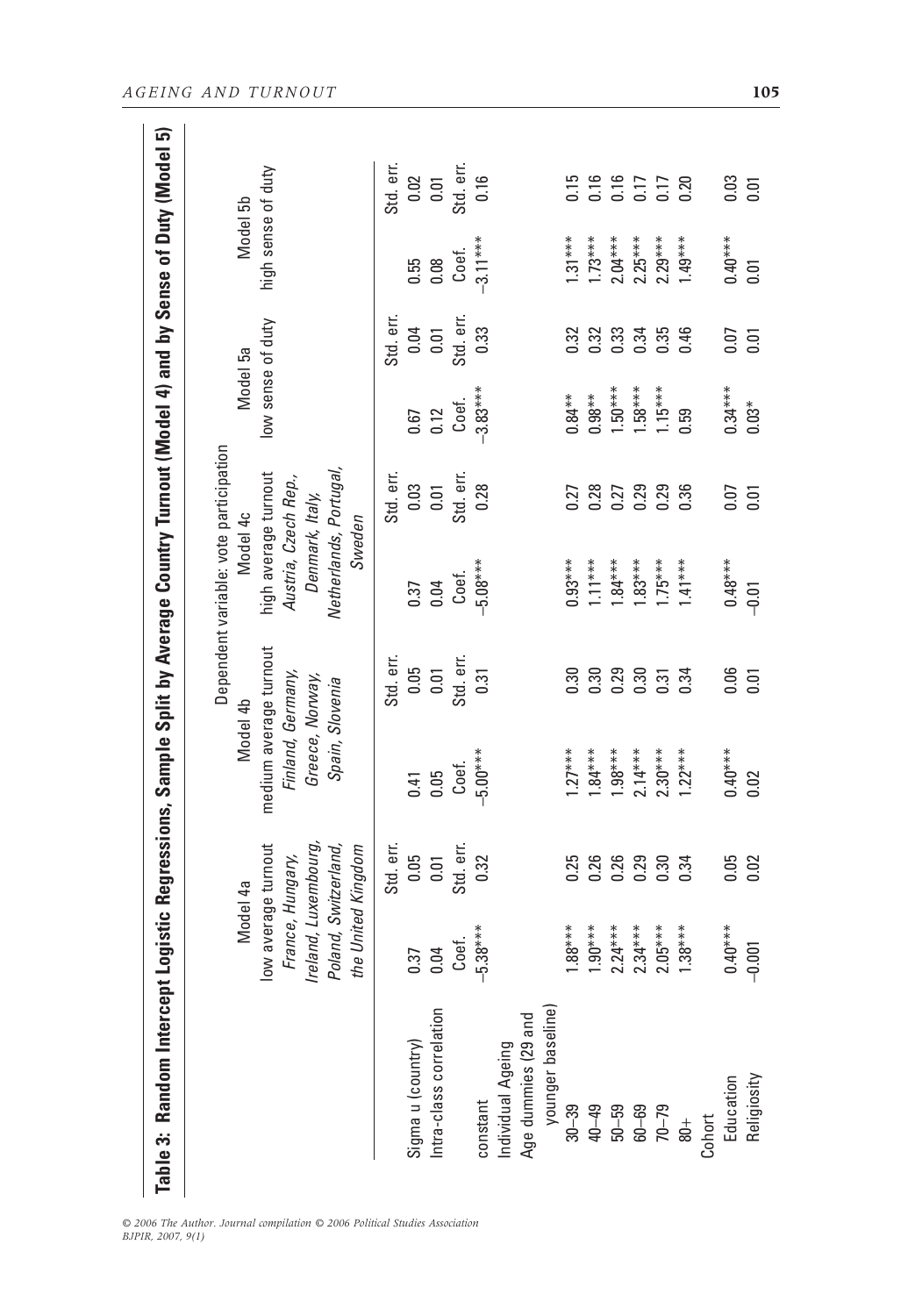|                               |                                                                                                               |      |                                                                                   | Table 3: Continued |                                                                                                     |                                 |                          |                          |                          |                                       |
|-------------------------------|---------------------------------------------------------------------------------------------------------------|------|-----------------------------------------------------------------------------------|--------------------|-----------------------------------------------------------------------------------------------------|---------------------------------|--------------------------|--------------------------|--------------------------|---------------------------------------|
|                               | Model 4a                                                                                                      |      | Model 4b                                                                          |                    | Dependent variable: vote participation<br>Model 4c                                                  |                                 | Model 5a                 |                          | Model 5b                 |                                       |
|                               | Ireland, Luxembourg,<br>low average turnout<br>Poland, Switzerland,<br>the United Kingdom<br>France, Hungary, |      | medium average turnout<br>Finland, Germany,<br>Greece, Norway,<br>Spain, Slovenia |                    | Netherlands, Portugal,<br>high average turnout<br>Austria, Czech Rep.,<br>Denmark, Italy,<br>Sweden |                                 | low sense of duty        |                          | high sense of duty       |                                       |
| Life cycle/cohort             |                                                                                                               |      |                                                                                   |                    |                                                                                                     |                                 |                          |                          |                          |                                       |
| Female                        | $-0.09$                                                                                                       | 0.08 | 0.01                                                                              | 0.07               | $-0.08$                                                                                             | 0.07                            | $-0.12$                  | 0.08                     | $-0.12**$                | 0.04                                  |
| Political interest            | $0.16***$                                                                                                     | 0.05 | $0.15***$                                                                         | 0.05               | $0.33***$                                                                                           | 0.05                            | $0.42***$                | 0.05                     | $0.34***$                | 0.03                                  |
| Sense of duty to              | $0.28***$                                                                                                     | 0.02 | $0.26***$                                                                         | 0.01               | $0.30***$                                                                                           | 0.01                            | $\overline{\phantom{a}}$ | $\overline{\phantom{a}}$ | $\overline{\phantom{a}}$ | $\begin{array}{c} \hline \end{array}$ |
| vote                          |                                                                                                               |      |                                                                                   |                    |                                                                                                     |                                 |                          |                          |                          |                                       |
| Income                        | $-0.02$                                                                                                       | 0.02 | 0.02                                                                              | 0.02               | $0.04*$                                                                                             |                                 | 0.03                     |                          | $0.03**$                 | 0.01                                  |
| Party identification          | $0.14***$                                                                                                     | 0.03 | $0.23***$                                                                         | 0.03               | $0.30***$                                                                                           | 0<br>0<br>0<br>0<br>0<br>0<br>0 | $0.28***$                | $0.02$<br>$0.03$         | $0.26***$                |                                       |
| Trade union and               | $0.47***$                                                                                                     | 0.11 | $0.17*$                                                                           | 0.08               | $0.26**$                                                                                            |                                 | $0.35**$                 | 0.11                     | $0.29***$                | $0.02$<br>$0.05$                      |
| party                         |                                                                                                               |      |                                                                                   |                    |                                                                                                     |                                 |                          |                          |                          |                                       |
| membership                    |                                                                                                               |      |                                                                                   |                    |                                                                                                     |                                 |                          |                          |                          |                                       |
| Life cycle                    |                                                                                                               |      |                                                                                   |                    |                                                                                                     |                                 |                          |                          |                          |                                       |
| Duration of                   | $0.33***$                                                                                                     | 0.05 | $0.36***$                                                                         | 0.04               | $0.32***$                                                                                           | 0.04                            | $0.25***$                | 0.05                     | $0.30***$                | 0.02                                  |
| residence,                    |                                                                                                               |      |                                                                                   |                    |                                                                                                     |                                 |                          |                          |                          |                                       |
| logged                        |                                                                                                               |      |                                                                                   |                    |                                                                                                     |                                 |                          |                          |                          |                                       |
| Ext. pol. efficacy,<br>logged | $-0.05$                                                                                                       | 0.02 | 0.01                                                                              | 0.03               | $0.06*$                                                                                             | 0.02                            | 0.04                     | 0.03                     | 0.03                     | 0.01                                  |
|                               |                                                                                                               |      |                                                                                   |                    |                                                                                                     |                                 |                          |                          |                          |                                       |
| Int. Pol. efficacy,           | $0.10**$                                                                                                      | 0.04 | $0.09**$                                                                          | 0.03               | $0.06*$                                                                                             | 0.03                            | $0.08*$                  | 0.03                     | $0.08***$                | 0.02                                  |
| logged                        |                                                                                                               |      |                                                                                   |                    |                                                                                                     |                                 |                          |                          |                          |                                       |

**106** *ACHIM GOERRES*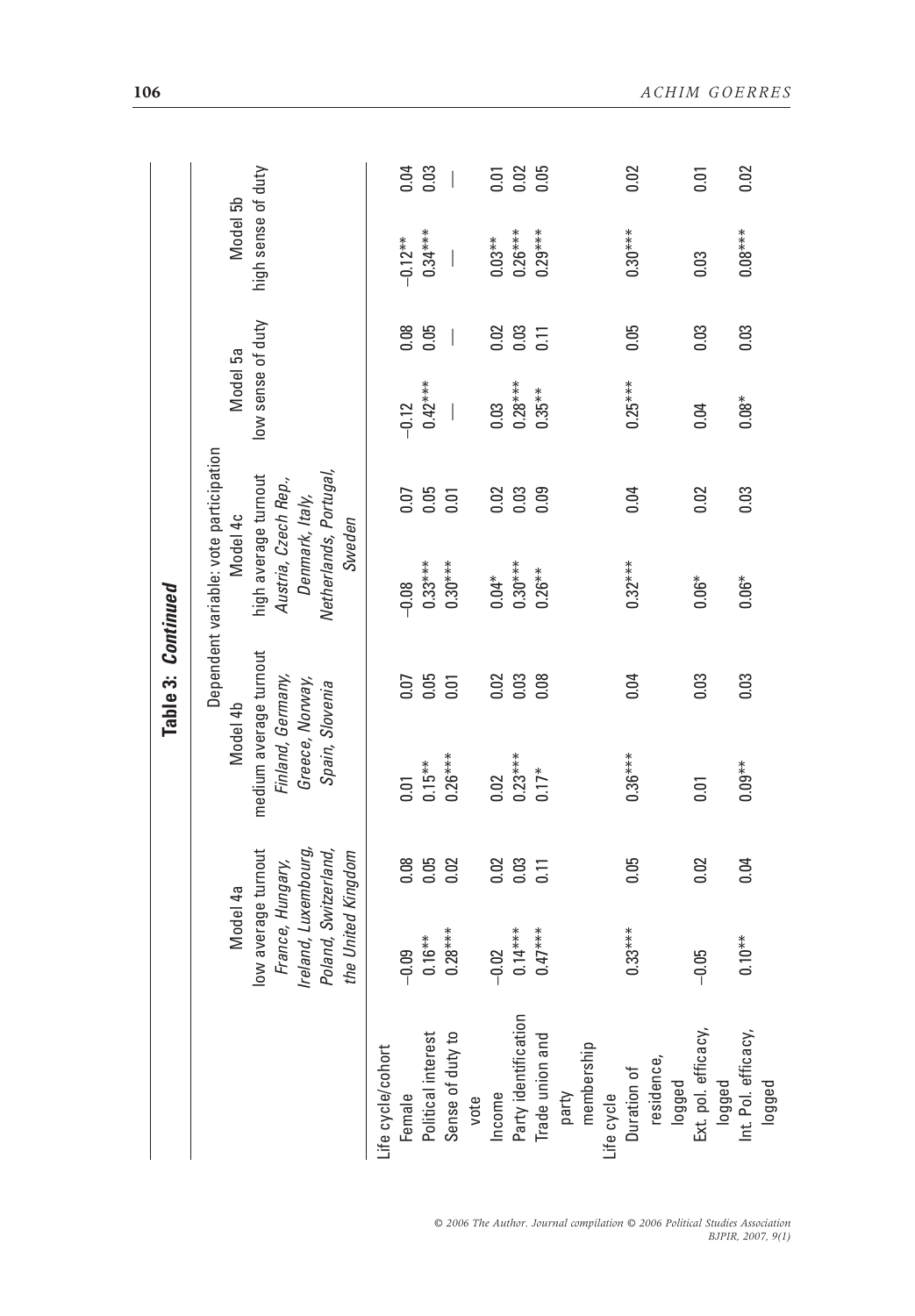| Pension main                                         | 0.08                                                              | 0.15                                           | 0.11                                                                                                                                                                                                                                                                                                                                                                                                                                                                                      | 0.13                 | 0.07                                                                                               | 0.12                 | $0.30*$                       | 0.14                 | 0.13                                                                                                                                      | 0.08                 |
|------------------------------------------------------|-------------------------------------------------------------------|------------------------------------------------|-------------------------------------------------------------------------------------------------------------------------------------------------------------------------------------------------------------------------------------------------------------------------------------------------------------------------------------------------------------------------------------------------------------------------------------------------------------------------------------------|----------------------|----------------------------------------------------------------------------------------------------|----------------------|-------------------------------|----------------------|-------------------------------------------------------------------------------------------------------------------------------------------|----------------------|
| source of                                            |                                                                   |                                                |                                                                                                                                                                                                                                                                                                                                                                                                                                                                                           |                      |                                                                                                    |                      |                               |                      |                                                                                                                                           |                      |
|                                                      |                                                                   |                                                |                                                                                                                                                                                                                                                                                                                                                                                                                                                                                           |                      |                                                                                                    |                      |                               |                      |                                                                                                                                           |                      |
|                                                      |                                                                   |                                                |                                                                                                                                                                                                                                                                                                                                                                                                                                                                                           |                      |                                                                                                    |                      |                               |                      |                                                                                                                                           |                      |
| income<br>Living with partner<br>Subj. evaluation of | $\begin{array}{c} 0.53^{***} \ 0.10^{*} \ 0.22^{***} \end{array}$ | 0.09<br>0.05<br>0.07                           | $0.60***$<br>$0.13***$<br>$0.34***$                                                                                                                                                                                                                                                                                                                                                                                                                                                       | 0.03<br>0.04<br>0.07 | $\overset{0.44***}{\overset{***}{0.15***}}$                                                        | 0.04<br>0.07<br>0.07 |                               | 0.09<br>0.05<br>0.09 | $0.49***0.16***0.24***$                                                                                                                   | 5.82<br>0.82<br>0.84 |
|                                                      |                                                                   |                                                |                                                                                                                                                                                                                                                                                                                                                                                                                                                                                           |                      |                                                                                                    |                      |                               |                      |                                                                                                                                           |                      |
| health<br>Friends in                                 |                                                                   |                                                |                                                                                                                                                                                                                                                                                                                                                                                                                                                                                           |                      |                                                                                                    |                      | $0.49^{***}\n0.13^{**}\n0.12$ |                      |                                                                                                                                           |                      |
| non-political                                        |                                                                   |                                                |                                                                                                                                                                                                                                                                                                                                                                                                                                                                                           |                      |                                                                                                    |                      |                               |                      |                                                                                                                                           |                      |
|                                                      |                                                                   |                                                |                                                                                                                                                                                                                                                                                                                                                                                                                                                                                           |                      |                                                                                                    |                      |                               |                      |                                                                                                                                           |                      |
|                                                      |                                                                   |                                                |                                                                                                                                                                                                                                                                                                                                                                                                                                                                                           |                      |                                                                                                    |                      |                               |                      |                                                                                                                                           |                      |
| networks,<br>logged<br>Number of minor               | 0.05                                                              | 0.04                                           |                                                                                                                                                                                                                                                                                                                                                                                                                                                                                           | 0.04                 | 0.06                                                                                               |                      | 0.04                          | 0.05                 | $0.06^{\ast\ast}$                                                                                                                         |                      |
| children in                                          |                                                                   |                                                | 0.07                                                                                                                                                                                                                                                                                                                                                                                                                                                                                      |                      |                                                                                                    | 0.04                 |                               |                      |                                                                                                                                           | 0.02                 |
| househ.                                              |                                                                   |                                                |                                                                                                                                                                                                                                                                                                                                                                                                                                                                                           |                      |                                                                                                    |                      |                               |                      |                                                                                                                                           |                      |
| $30 - 39 \times$ education                           |                                                                   |                                                |                                                                                                                                                                                                                                                                                                                                                                                                                                                                                           |                      |                                                                                                    |                      |                               |                      |                                                                                                                                           |                      |
| $40-49\times$ education<br>50–59 $\times$ education  |                                                                   |                                                |                                                                                                                                                                                                                                                                                                                                                                                                                                                                                           |                      |                                                                                                    |                      |                               |                      |                                                                                                                                           |                      |
|                                                      |                                                                   |                                                |                                                                                                                                                                                                                                                                                                                                                                                                                                                                                           |                      |                                                                                                    |                      |                               |                      |                                                                                                                                           |                      |
| $60 - 69 \times$ education                           |                                                                   | <b>b</b> 8 8 9 5 5 5<br><b>b</b> 8 8 9 5 5 5 6 |                                                                                                                                                                                                                                                                                                                                                                                                                                                                                           | 99997755             |                                                                                                    | 88885514<br>888655   |                               |                      |                                                                                                                                           |                      |
| $0-79 \times$ education                              |                                                                   |                                                |                                                                                                                                                                                                                                                                                                                                                                                                                                                                                           |                      |                                                                                                    |                      |                               |                      |                                                                                                                                           |                      |
|                                                      |                                                                   |                                                |                                                                                                                                                                                                                                                                                                                                                                                                                                                                                           |                      |                                                                                                    |                      |                               |                      |                                                                                                                                           |                      |
| 80+ × education<br>Valid N                           |                                                                   |                                                | $\begin{array}{cccc}\n & 19^* \\  & - & 36^* \\  & - & 35^* \\  & - & - & 31^* \\  & - & - & - & - \\  & - & - & - & - \\  & - & - & - & - \\  & - & - & - & - \\  & - & - & - & - \\  & - & - & - & - \\  & - & - & - & - \\  & - & - & - & - \\  & - & - & - & - \\  & - & - & - & - \\  & - & - & - & - \\  & - & - & - & - \\  & - & - & - & - \\  & - & - & - & - \\  & - & - & - & - \\  & - & - & - & - \\  & - & - & - & - \\  & - & - & - & - \\  & - & - & - & - \\  & - & - &$ |                      | $-0.25**$<br>$-0.21**$<br>$-0.44**$<br>$-0.44**$<br>$-0.49**$<br>$-0.49**$<br>$-0.507$<br>$-3.307$ |                      |                               |                      | $\begin{array}{l} -0.25***\\ -0.30***\\ -0.33***\\ -0.35***\\ -0.35***\\ -0.35***\\ -0.34***\\ -0.24***\\ -0.260\\ -0.260\\  \end{array}$ |                      |
| og likelihood                                        |                                                                   |                                                |                                                                                                                                                                                                                                                                                                                                                                                                                                                                                           |                      |                                                                                                    |                      |                               |                      |                                                                                                                                           |                      |
| R <sup>2</sup> according to                          |                                                                   |                                                |                                                                                                                                                                                                                                                                                                                                                                                                                                                                                           |                      |                                                                                                    |                      |                               |                      |                                                                                                                                           |                      |
| Snijders and                                         |                                                                   |                                                |                                                                                                                                                                                                                                                                                                                                                                                                                                                                                           |                      |                                                                                                    |                      |                               |                      |                                                                                                                                           |                      |
| Bosker (1999,                                        |                                                                   |                                                |                                                                                                                                                                                                                                                                                                                                                                                                                                                                                           |                      |                                                                                                    |                      |                               |                      |                                                                                                                                           |                      |
| $225 - 227$                                          |                                                                   |                                                |                                                                                                                                                                                                                                                                                                                                                                                                                                                                                           |                      |                                                                                                    |                      |                               |                      |                                                                                                                                           |                      |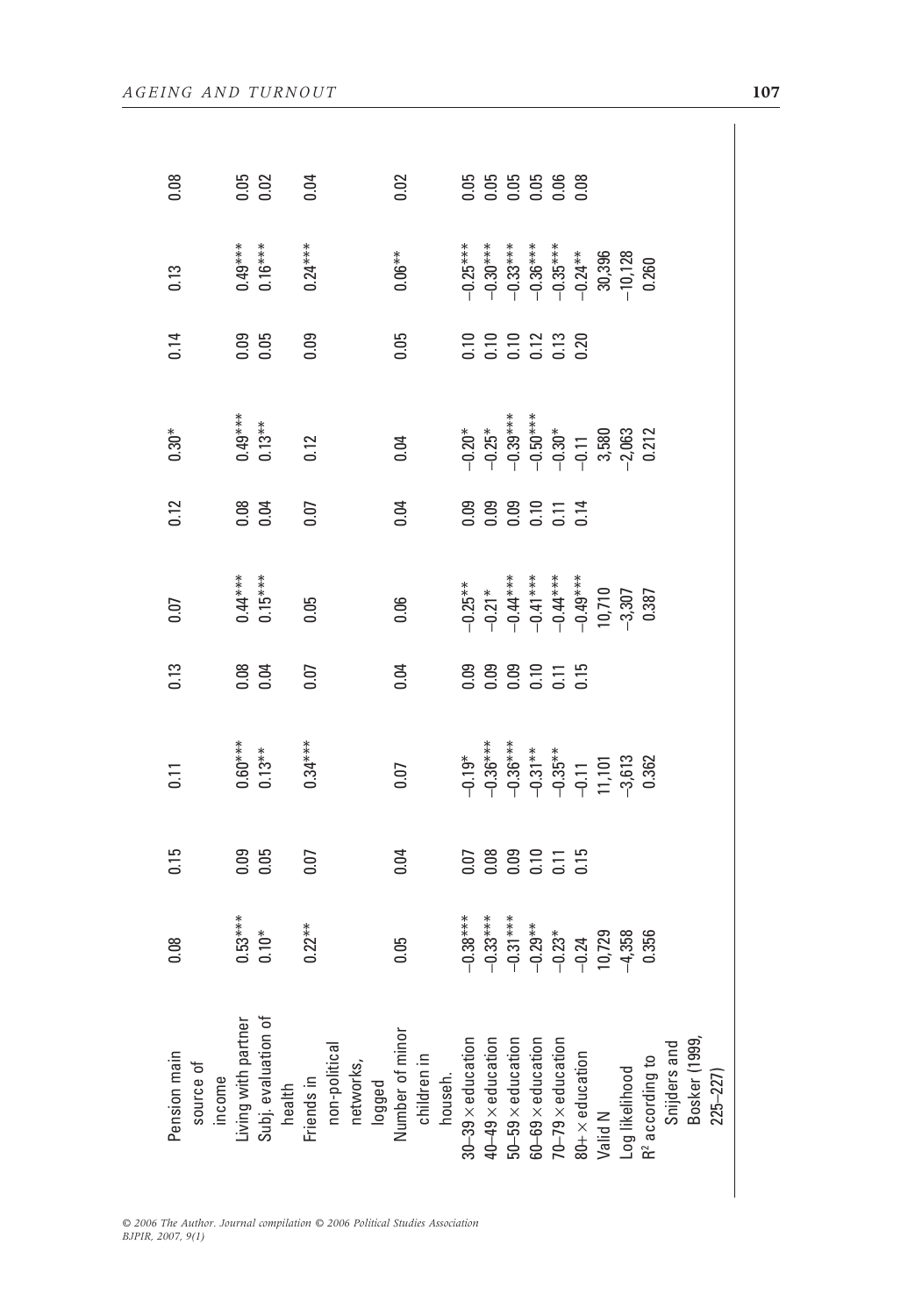(76.4 per cent–80.8 per cent). The final group of high-turnout countries consists of Austria, Czech Republic, Denmark, Italy, Netherlands, Portugal and Sweden (83.8 per cent–92.0 per cent). Belgium has been excluded from the last group because of its system of compulsory voting with strong enforcement that leads to high turnout. The size of each sub-sample is between 10,700 and 11,000. Higher average turnout is relevant in two ways. First of all, the norm of voting is more established in that country since more people practise it. Secondly, comparative research suggests that turnout is higher when elections are held in a way in which the voter perceives a stronger instrumental incentive to vote (Franklin et al. 1996).

Table 3 shows the regressions (models 4a–c). Some of the small-impact coefficients change significance somewhat. That should not concern us too much because their minor impact makes them more interesting as control rather than substantive variables. It is important to note that no coefficient changes its sign.<sup>14</sup> Three out of the four social characteristics that are so important in explaining variation between age groups (duration of residence, health, living with partner) show stable coefficients. Number of children becomes insignificant in all three models. That shows us that this is not a good proxy, because we cannot be sure about the direction of its impact. All other coefficients with strong impacts remain quite similar. Party identification changes its coefficient depending on the country group. It becomes twice as high in the high-turnout states in comparison to those with low turnout. This is not due to sampling error, which is relatively small for this independent variable. It could be that party identification is a stronger mobilising factor in countries in which perceived costs of voting are lower (higher-turnout countries).

If we now turn to the coefficients of the age dummies, we can see that the overall curvilinear relationship is the same. The interaction terms with education remain quite similar. However, compared to younger age groups, older age groups are the more likely to go to the polls, the lower the average turnout in that country. If you compare the coefficients line by line, you can see that they decrease from left to right in all instances except for the medium group in the 80-plus category. Thus, an older citizen differs from a younger one, all other things being equal, more in a country like Britain or Poland (low turnout) than in Denmark or Austria (high turnout). This can be explained by the fact that in a country with low turnout, there is less social pressure to conform for all age groups. Thus, a young person in those countries feels less incentive to conform to the voting norm. Over a lifetime, however, a person learns to conform more and more as they become part of a social context which values that norm. Starting from a lower level at a younger age, there is more room for the habituating process towards the top. Highly educated people start from a higher level and the habituation process is less pronounced. In countries with low average turnout, new voters start with a lower incentive to conform to the norm and there is more room for habituation.

Another test for the nature of the habituation process is to split the sample into two groups according to their reported sense of duty to vote. The group with a low sense of duty is those respondents with a score 0–4, the group with a high sense of duty is those with a score  $5-10^{15}$  The sample with the lower sense of duty consists of about 3,600 respondents; the other of about 30,400. Naturally, standard errors are about half the size in the larger sample compared to the smaller. In general, for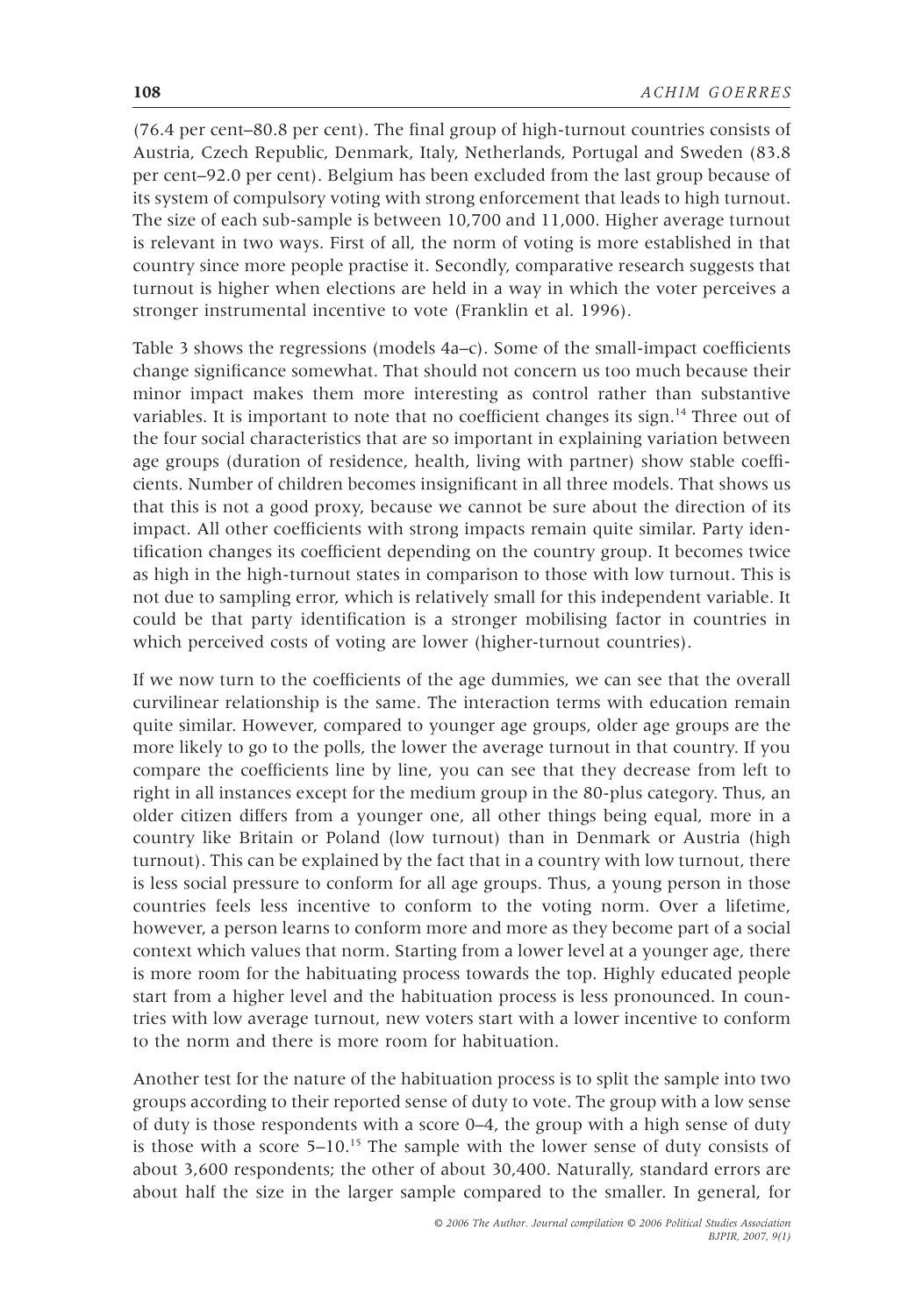those with a low sense of duty the coefficients of the explanatory variables are equal or a bit higher than in the group with the higher sense. This can be explained by the fact that mobilising or de-mobilising factors have a stronger impact on those who feel a lower civic duty to vote.

Figure 4 shows the relationship between age, education and the fitted probability of voting, all other things being equal for the two sub-groups. Not surprisingly, those who feel a high sense of duty have a higher probability of voting in general, compared to their counterparts of the same age and educational background. If we now look at Figure 4a for those with a high sense of duty, there is no variation between age groups and the probability is close to 100 per cent. This is the graphic embodiment of the ceiling of habituation. Those who feel a high sense of duty at a young age have a high incentive to vote when they are also more highly educated, which gives voters an understanding of the political process. Thus, life experience cannot lead to more habituation in this group of voters because they are likely to vote in every election. For those with low educational backgrounds and a high sense of duty, life experience substitutes for understanding the political process by education. Figure 4b, in contrast, paints a different picture for those with a low sense of duty. Here, high educational background does not equate with high participation. The relationship across age groups is positive and does not look similar to the individual ageing effect. This stems from the fact that those people who are highly educated and thus prone to have a greater understanding of the political process do not habituate voting across their lifetime because they do not perceive it as a civic duty. Thus, it would be inconsistent for them to conform to a kind of behaviour that they do not deem desirable. For those with low educational backgrounds, there is still some residual effect of life experience teaching them the norm. It might be that the less educated are more open to social pressure because they are not cognitively mobilised to resist the habituation of a norm they do not agree with. All in all, this habituation pattern is much less pronounced, however, in comparison to the other patterns we have seen.

# **5. Conclusions**

This article has shown that non-political factors are most important in explaining the higher turnout of older voters, factors that lie in the social context of our life cycle and the human nature of habituation and seeking to conform. The most significant factor comes from individual ageing through which voters habituate the socially conformist behaviour of voting. Life experience can further teach the importance of voting in such a way that it acts as a substitute for education. Individual ageing does not vary between countries with different turnout levels. Additional factors of importance for senior citizens are longer residence in one place, the growing likelihood of lacking a mobilising partner and deteriorating health.

Are there any alternative explanations for the increasing voting probability of ageing voters? Possibly, the older we are, the more we have at stake in a political system. In that case, it would not be social norms that drive us, but personal material interest. The older we are, the more we possess and the more dependent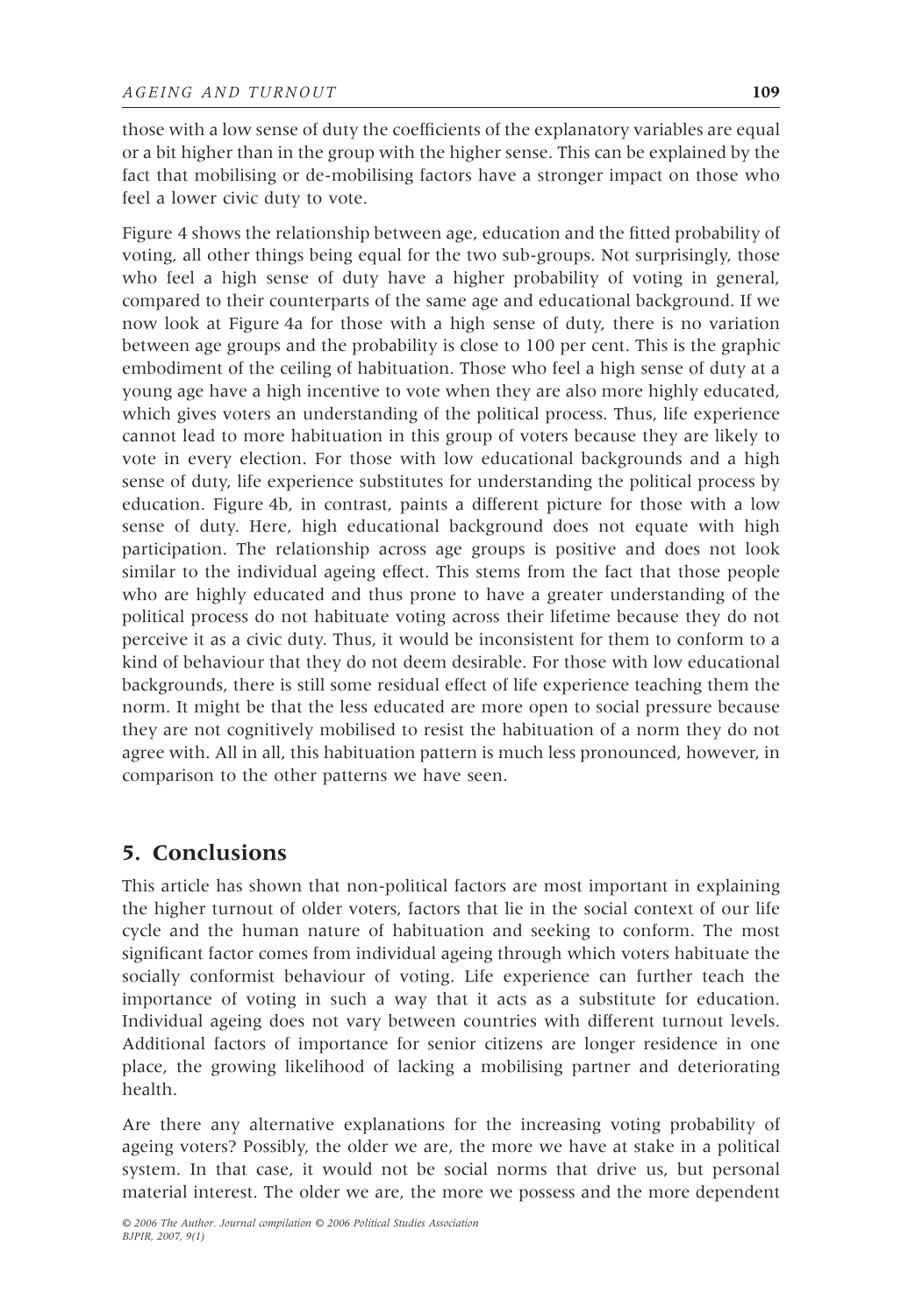

**Figure 4: (a) Variation between Age Groups as to Fitted Voting Probability, High Sense of Duty to Vote. (b) Variation between Age Groups as to Fitted Voting Probability, Low Sense of Duty to Vote**

on (or used to) public provision we become. Thus, we would lose more if we did not exert our right to vote. This explanation is implausible because our vote contributes infinitesimally little to the outcome. If this explanation were true, the differences between countries would not be the way they are. Economic interests that grow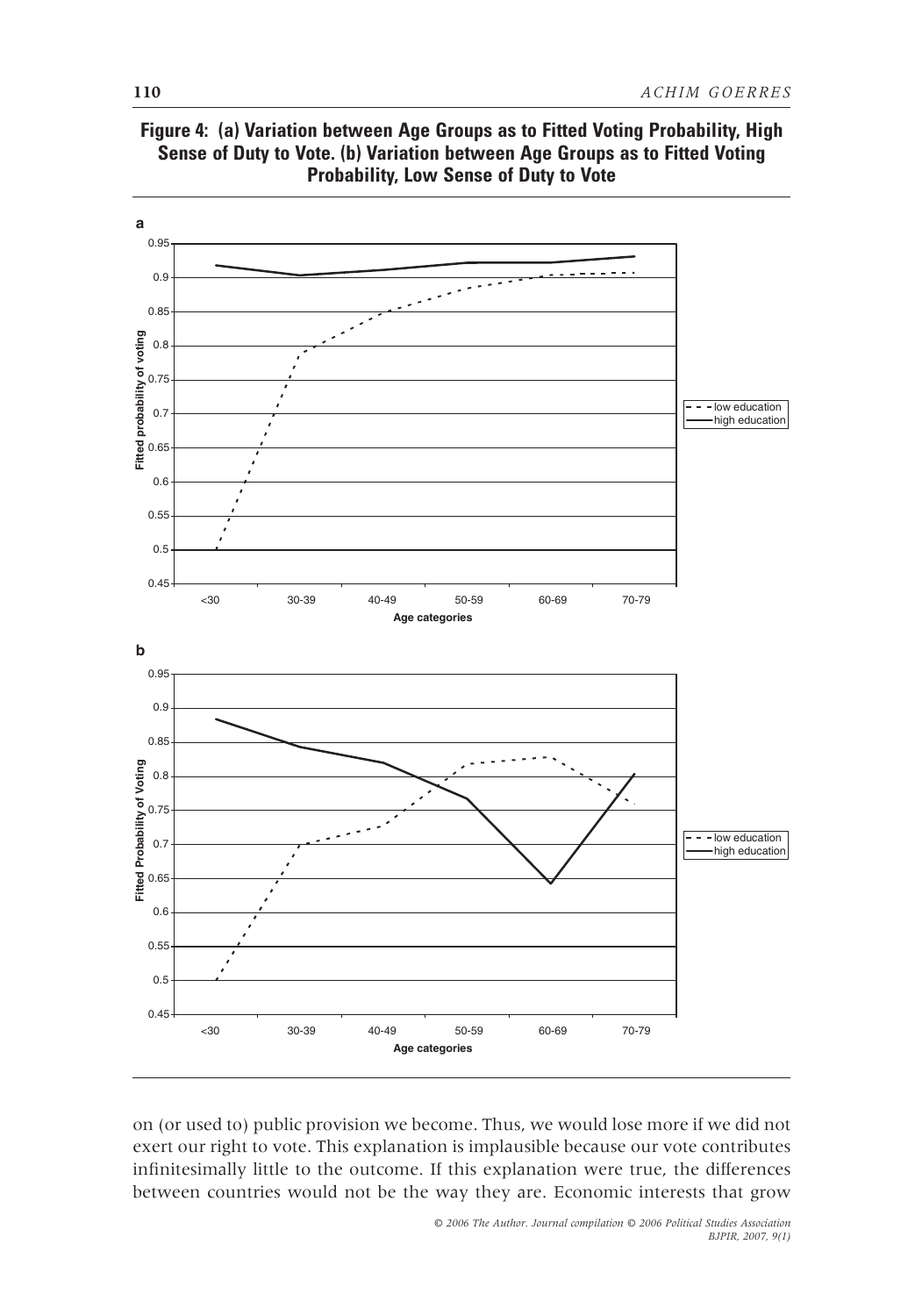alongside ageing should not depend on the average turnout of the country. Thus, the systematic pattern that age differences are largest in low-turnout countries would remain unexplained. Also, direct measures of material interest such as income and pension income would not be insignificant.

Another hypothesis could attribute the rise in turnout with age to an allencompassing generational difference in acknowledging voting as an important function of democracy. This notion is equally shared by older people and equally less shared by younger persons (because they might see other forms of participation as more effective). This explanation is highly unlikely. Why should the elderly in Ireland share the same sense of usefulness in voting as older Poles? Both groups have lived through very different experiences of democracy. Therefore, finding an all-overriding generational effect in so many countries is improbable.

The causal explanation of habituation derives further evidence from a recent experimental study (Gerber et al. 2003). Voters are influenced by their own past political behaviour. If a person is mobilised to go and vote in one election, he or she will have a higher likelihood of going to the polls in the next election. This increased probability of voting manifests itself despite a lack of mobilisation at the second vote. If we accept my explanation, we can also draw some conclusions for the wider political process. The higher turnout among older voters lies in non-political causes. They cannot easily be influenced by policy-makers because they have their roots in the social framework of our life cycles and in our human nature. Thus, if European democracies maintain the overall attitude that voting is fundamental to democracy, older people will continue to go to the polls more regularly than younger people. In democracies that show growing numbers of older people, we can thus expect an expanding over-representation of older voters in national elections.

In the last British general election, Age Concern England was campaigning on behalf of older voters (see their web site [www.20millionvotes.org.uk\). Th](http://www.20millionvotes.org.uk)ey invited MPs from all parties to public discussions of old-age issues and invited older people to write to their candidates. Age Concern did not recommend voting for any party, but their campaign was threatening because it demonstrated the massive electoral power of the grey vote. Whether the vote of older people makes a difference is another issue because they do not tend to vote for one party only. But, the combination of demographic weight and high voting probability that goes beyond class and education makes Age Concern's threat credible.

Further research should be carried out with qualitative methods to obtain a second layer of analysis in addition to the multi-N, quantitative approach used here. New research should concentrate on two things. (1) In-depth interviews with young, middle-aged and older people should focus on single steps in the causal chain that makes voters comply with the social norm of voting. (2) Comparisons should be made across countries to make qualitative judgements about similarities and differences among older voters in new versus established democracies, especially looking into the relationship between political experience in a communist regime and its impact on subsequent political behaviour in a liberal democracy.

#### **About the Author**

**Achim Goerres**, Government Department, London School of Economics and Political Science, WC2A 2AE, UK, email: A.[Goerres@lse.ac.uk](mailto:Goerres@lse.ac.uk)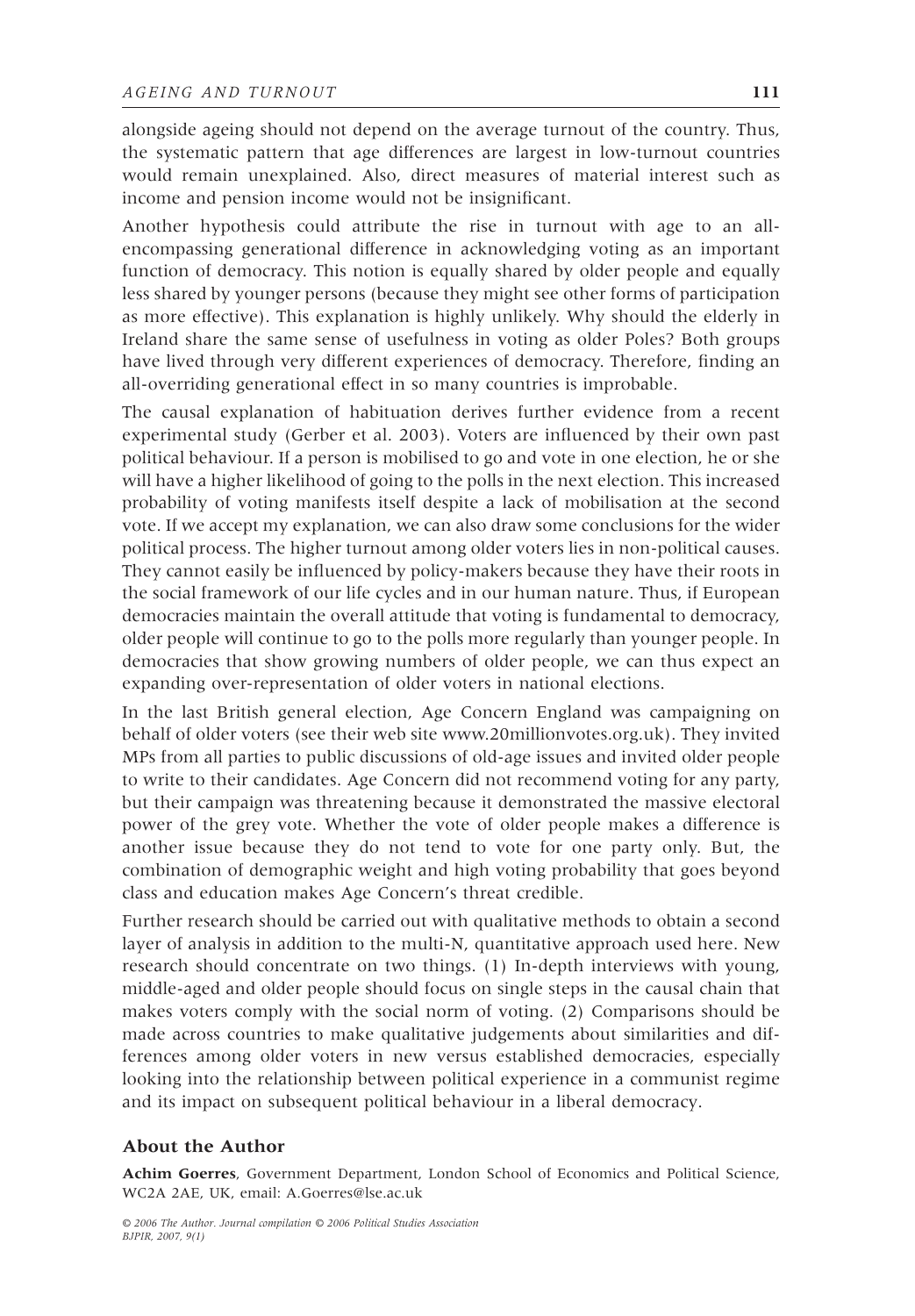| Variable name                       | Values                                                                 | Min |    | Max Mean | S              | Question wording in survey                                                                                                                                                                                                                | Comments                                                                         |
|-------------------------------------|------------------------------------------------------------------------|-----|----|----------|----------------|-------------------------------------------------------------------------------------------------------------------------------------------------------------------------------------------------------------------------------------------|----------------------------------------------------------------------------------|
| Voting participation                | $1 = Yes$<br>$0 = No$ ,                                                |     |    | 0.80     | $\overline{0}$ | nowadays for one reason or<br>refers to the last election of<br>another. Did you vote in the<br>last [country] national [This<br>B13: Some people don't vote<br>election in [month/year]?<br>legislative assembly]<br>a country's primary |                                                                                  |
| Age dummies                         | $0-39, 2=40-49, $<br>$0 = 18 - 29$ (baseline),<br>$6 = 80 +$<br>က<br>။ | 0   | ဖ  |          |                | In what year were you born?                                                                                                                                                                                                               | Age calculated by<br>2002-answer                                                 |
| residence,<br>Duration of<br>logged |                                                                        | 0   | 88 | 23.77    | 18.87          | E28: How long have you lived<br>in this area?                                                                                                                                                                                             | heteroscedasticity, natural<br>logarithm of the original<br>To overcome<br>value |

*© 2006 The Author. Journal compilation © 2006 Political Studies Association BJPIR, 2007, 9(1)*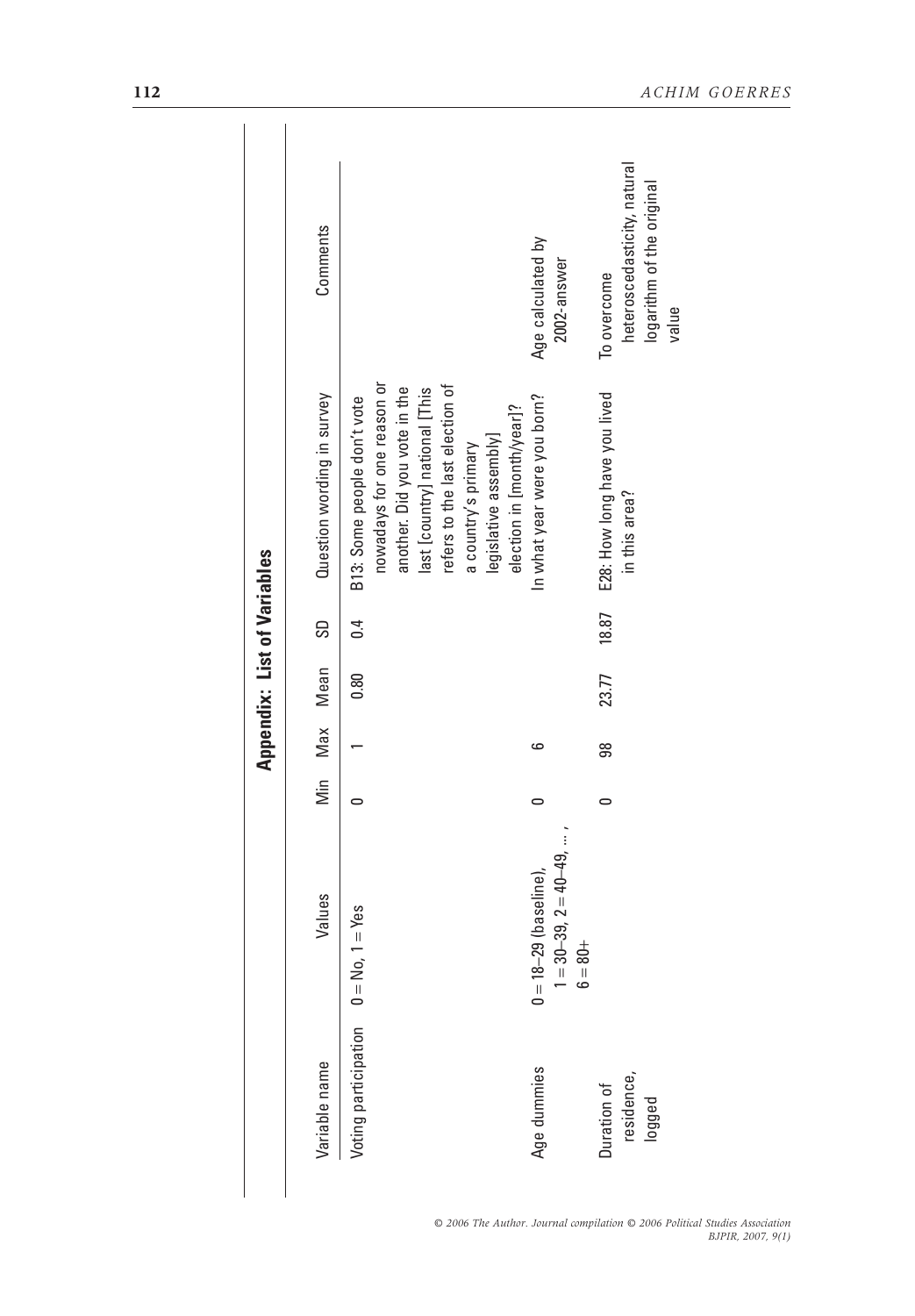|                              |                                                                     |                                               |                                        |              |                           |                               | One factor Principal      | Component Solution: 80%<br>values replaced by mean<br>of variance explained.<br>missing data. Missing<br>Pairwise deletion of                                                                                            |
|------------------------------|---------------------------------------------------------------------|-----------------------------------------------|----------------------------------------|--------------|---------------------------|-------------------------------|---------------------------|--------------------------------------------------------------------------------------------------------------------------------------------------------------------------------------------------------------------------|
| What is the highest level of | education you have<br>achieved?                                     |                                               |                                        |              |                           |                               | B5: Do you think that     | many care, most politicians<br>what people like you think?<br>Hardly any politicians care<br>politicians in general care<br>what people like me think,<br>very few care, some care,<br>care what people like me<br>think |
| 1.47                         |                                                                     |                                               |                                        |              |                           |                               | 1.45                      |                                                                                                                                                                                                                          |
| 2.86                         |                                                                     |                                               |                                        |              |                           |                               | 1.87                      |                                                                                                                                                                                                                          |
| م                            |                                                                     |                                               |                                        |              |                           |                               | 8.20                      |                                                                                                                                                                                                                          |
| $\circ$                      |                                                                     |                                               |                                        |              |                           |                               | $\circ$                   |                                                                                                                                                                                                                          |
| = not completed              | = Primary or first stage<br>of basic education<br>primary education | second stage of basic<br>= Lower secondary or | = Upper secondary<br>= Post-secondary, | non-tertiary | = First stage of tertiary | = Second stage of<br>tertiary | ow value $=$ low level of | political efficacy                                                                                                                                                                                                       |
| Education                    |                                                                     |                                               |                                        |              |                           |                               | External political        | efficacy, logged                                                                                                                                                                                                         |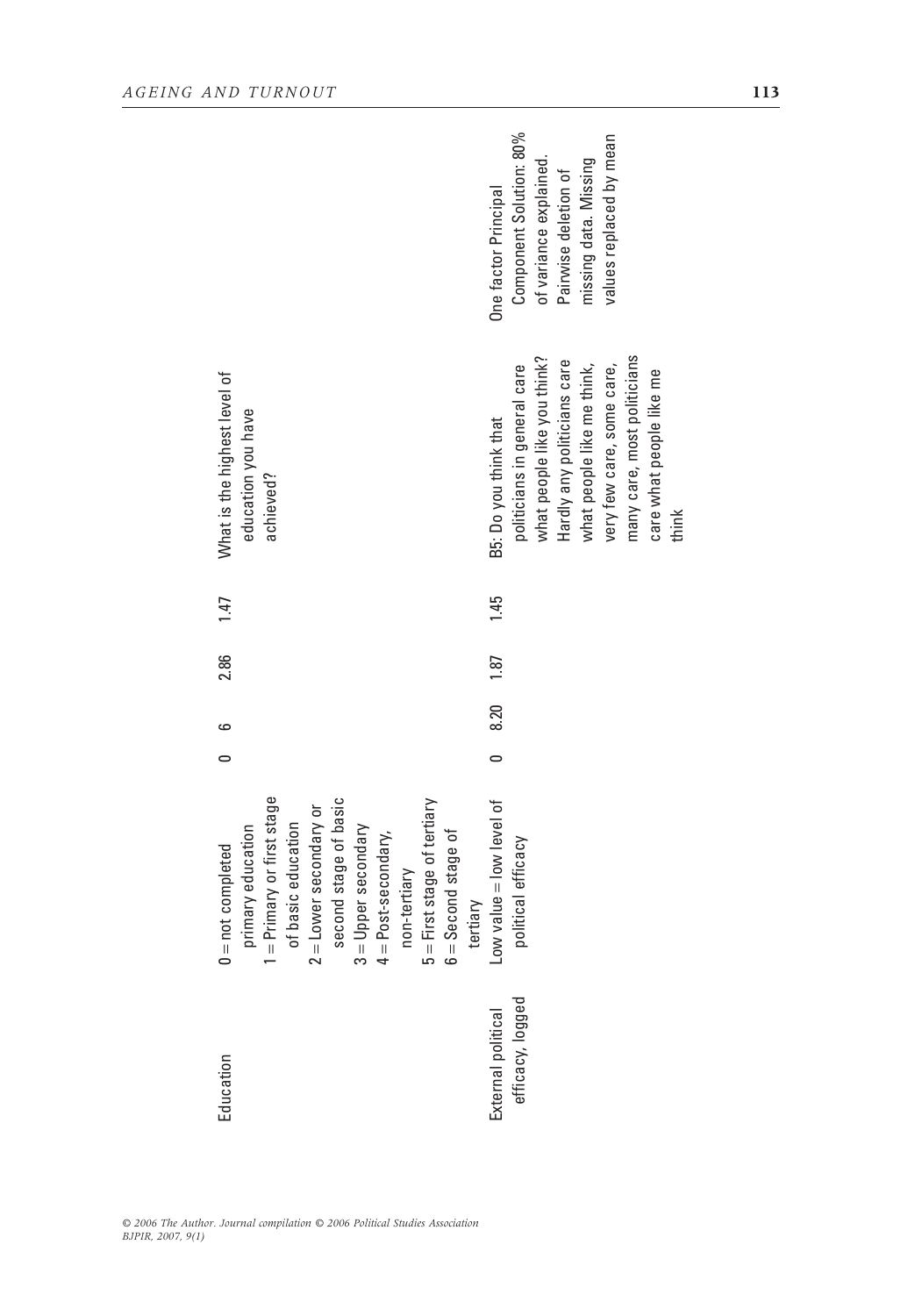|               |                                      |            |                | Appendix: Continued |      |                               |                             |
|---------------|--------------------------------------|------------|----------------|---------------------|------|-------------------------------|-----------------------------|
| Variable name | Values                               | <b>Min</b> | Max            | Mean                | SD   | Question wording in survey    | Comments                    |
|               |                                      |            |                |                     |      | B6: Would you say that        | To overcome                 |
|               |                                      |            |                |                     |      | politicians are just          | heteroscedasticity, natural |
|               |                                      |            |                |                     |      | interested in getting         | logarithm of original       |
|               |                                      |            |                |                     |      | people's votes rather than    | values with minimum set     |
|               |                                      |            |                |                     |      | people's opinions? Nearly     | $\frac{1}{2}$               |
|               |                                      |            |                |                     |      | all/most politicians are just |                             |
|               |                                      |            |                |                     |      | interested in votes, some     |                             |
|               |                                      |            |                |                     |      | politicians are just          |                             |
|               |                                      |            |                |                     |      | interested in votes some      |                             |
|               |                                      |            |                |                     |      | aren't, most people are       |                             |
|               |                                      |            |                |                     |      | interested in people's        |                             |
|               |                                      |            |                |                     |      | opinions, nearly all          |                             |
|               |                                      |            |                |                     |      | politicians are interested in |                             |
|               |                                      |            |                |                     |      | people's opinions             |                             |
| Gender        | $0 = \text{female}, 1 = \text{male}$ |            |                | 0.48                |      | Coded by interviewer          |                             |
| Income        | $1-12$ Scale                         |            | $\overline{2}$ | $\overline{61}$     | 2.51 | If you add up the income from |                             |
|               |                                      |            |                |                     |      | all sources, which letter     |                             |
|               |                                      |            |                |                     |      | (show card) describes your    |                             |
|               |                                      |            |                |                     |      | household's total net         |                             |
|               |                                      |            |                |                     |      | income? If you don't know     |                             |
|               |                                      |            |                |                     |      | the exact figure, please give |                             |
|               |                                      |            |                |                     |      | an estimate. Use part of the  |                             |
|               |                                      |            |                |                     |      | card that you know best:      |                             |
|               |                                      |            |                |                     |      | weekly, monthly or annual     |                             |
|               |                                      |            |                |                     |      | income: scale 1-12            |                             |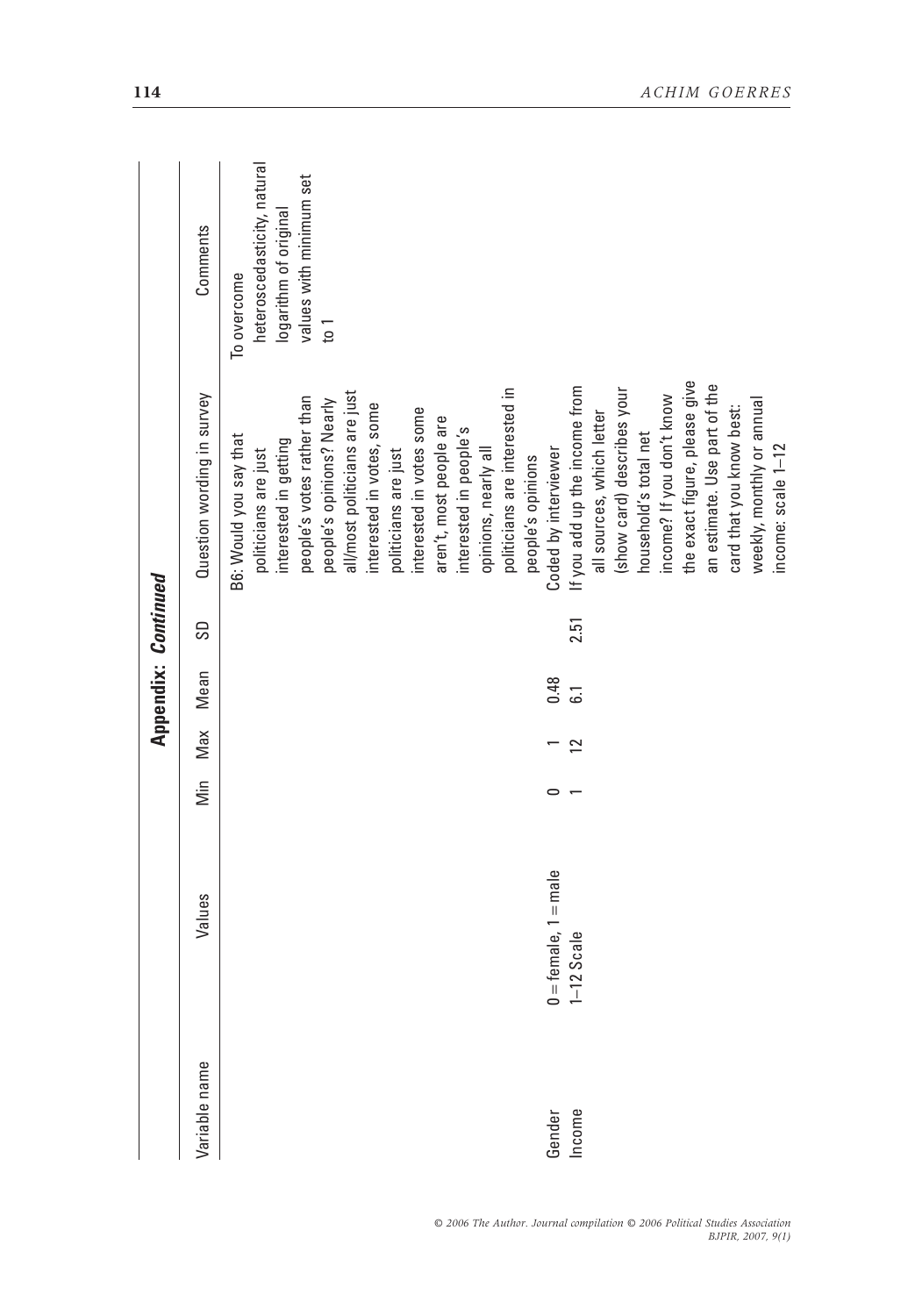| efficacy, logged<br>Internal political                             | ow value = low level of<br>political efficacy | $\circ$ | 4.83           | 3.53         | 1.16         | B3: Do you think that you could<br>group involved with political<br>probably not, not sure either<br>you can't really understand<br>seem so complicated that<br>B2: How often does politics<br>what is going on? Never,<br>take an active role in a<br>issues? Definitely not,<br>seldom, occasionally,<br>regularly, frequently | Component Solution: 57%<br>values replaced by mean<br>of variance explained.<br>missing data. Missing<br>Pairwise deletion of<br>One factor Principal                                      |
|--------------------------------------------------------------------|-----------------------------------------------|---------|----------------|--------------|--------------|----------------------------------------------------------------------------------------------------------------------------------------------------------------------------------------------------------------------------------------------------------------------------------------------------------------------------------|--------------------------------------------------------------------------------------------------------------------------------------------------------------------------------------------|
| Living with partner<br>Number of minor<br>children in<br>household | $=$ otherwise, $1 = ye$ s                     |         | $\overline{a}$ | 0.64<br>0.71 | 0.48<br>1.03 | born [all current members of<br>difficult, neither difficult nor<br>F3: In what year was she/he<br>B4: How difficult or easy do<br>way, probably, definitely<br>you find it to make your<br>mind up about political<br>Original variable: partner<br>easy, easy, very easy<br>issues? Very difficult,<br>household]?             | heteroscedasticity, natural<br>Added up number of people<br>under the age of 18 living<br>values with minimum set<br>logarithm of original<br>in household<br>To overcome<br>$\frac{1}{2}$ |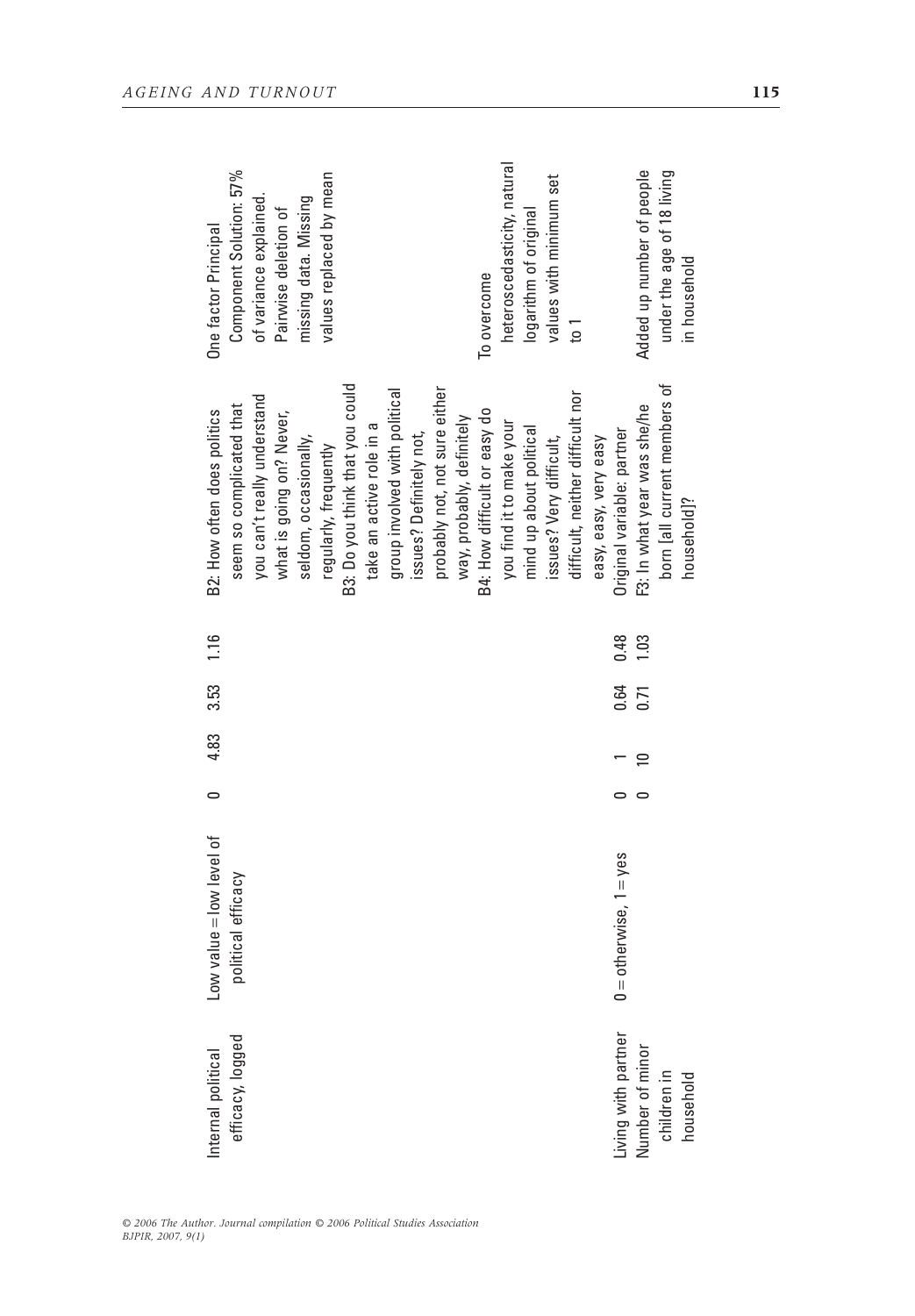|                                     |                                                                                                        |              |     | Appendix: Continued |              |                                                                                                                                                                                                                                                                                                                                                                                                                                                                                   |                        |
|-------------------------------------|--------------------------------------------------------------------------------------------------------|--------------|-----|---------------------|--------------|-----------------------------------------------------------------------------------------------------------------------------------------------------------------------------------------------------------------------------------------------------------------------------------------------------------------------------------------------------------------------------------------------------------------------------------------------------------------------------------|------------------------|
| Variable name                       | Values                                                                                                 | Μiη          | Max | Mean                | SD           | Question wording in survey                                                                                                                                                                                                                                                                                                                                                                                                                                                        | Comments               |
| Party identification                | party, 1 = closer to one<br>at all,  4 = very close<br>party, but not close<br>$0 = not closer to any$ | $\circ$<br>0 | 4   | 0.26<br>1.33        | 1.49<br>0.44 | B25c: How close do you feel to<br>party you feel closer to than<br>Very close, quite close, not<br>B25a: Is there a particular<br>close, not close at all<br>any other party?<br>this party?                                                                                                                                                                                                                                                                                      | Coded 1 if pensions    |
| Pension main<br>source of<br>income |                                                                                                        |              |     |                     |              | What is the main source of<br>unemployment/redundancy<br>income from other sources<br>income in your household?<br>which may be received by<br>benefits or grants, income<br>the household as a whole.<br>members and any income<br>Wages and salaries, income<br>from investment, savings,<br>from self-employment or<br>income of all household<br>benefit/any other social<br>F29: Please consider the<br>insurance or property,<br>Please use this card<br>farming, pensions, | mentioned, 0 otherwise |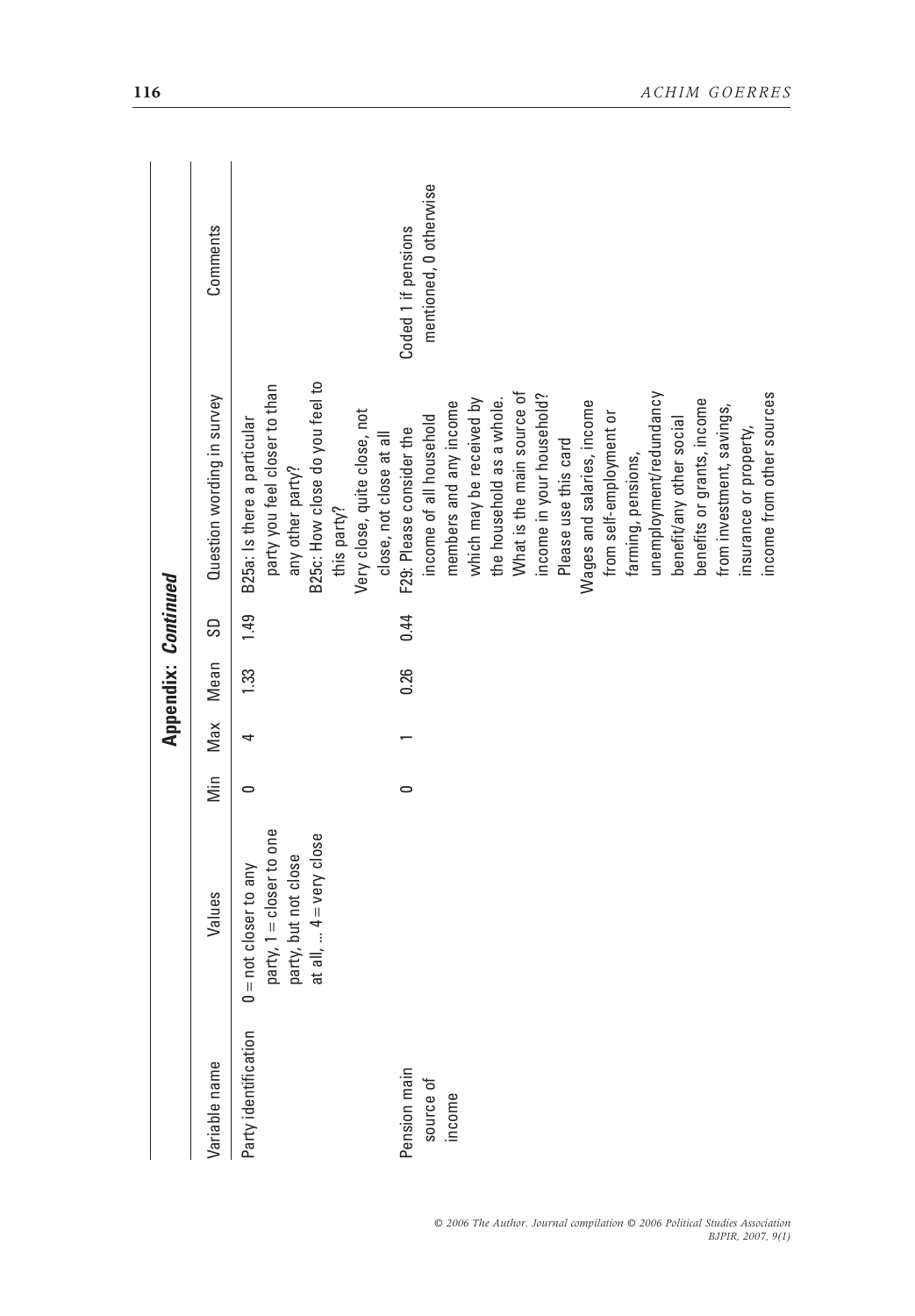| Political interest | $0 =$ not interested at all,   | $\overline{\phantom{0}}$ | $\infty$  | 1.41 0.97 |      | How interested would you say                                      |                            |
|--------------------|--------------------------------|--------------------------|-----------|-----------|------|-------------------------------------------------------------------|----------------------------|
|                    | $$ , 3 = very interested       |                          |           |           |      | you are in politics? Are very<br>interested, quite i., hardly i., |                            |
|                    |                                |                          |           |           |      | not at all i.?                                                    |                            |
| Religiosity        | $0 =$ not religious at all,    |                          | $\approx$ | 4.97      | 2.95 | C13: Regardless of whether                                        |                            |
|                    | $\ldots$ , 10 = very religious |                          |           |           |      | you belong to a particular                                        |                            |
|                    |                                |                          |           |           |      | religion, how religious would                                     |                            |
|                    |                                |                          |           |           |      | you say you are? Please use                                       |                            |
|                    |                                |                          |           |           |      | this card                                                         |                            |
| Social networks,   | $0 =$ none,                    |                          | 2.40      | 0.53      | 0.56 | E1-12b: Do you have personal                                      | Each organisation that was |
| logged             |                                |                          |           |           |      | friends within this                                               | not a trade union,         |
|                    |                                |                          |           |           |      | organisation?                                                     | humanitarian aid, an       |
|                    |                                |                          |           |           |      |                                                                   | organisation for human     |
|                    |                                |                          |           |           |      |                                                                   | rights, minorities or      |
|                    |                                |                          |           |           |      |                                                                   | immigrants, party was      |
|                    |                                |                          |           |           |      |                                                                   | counted as one and         |

added up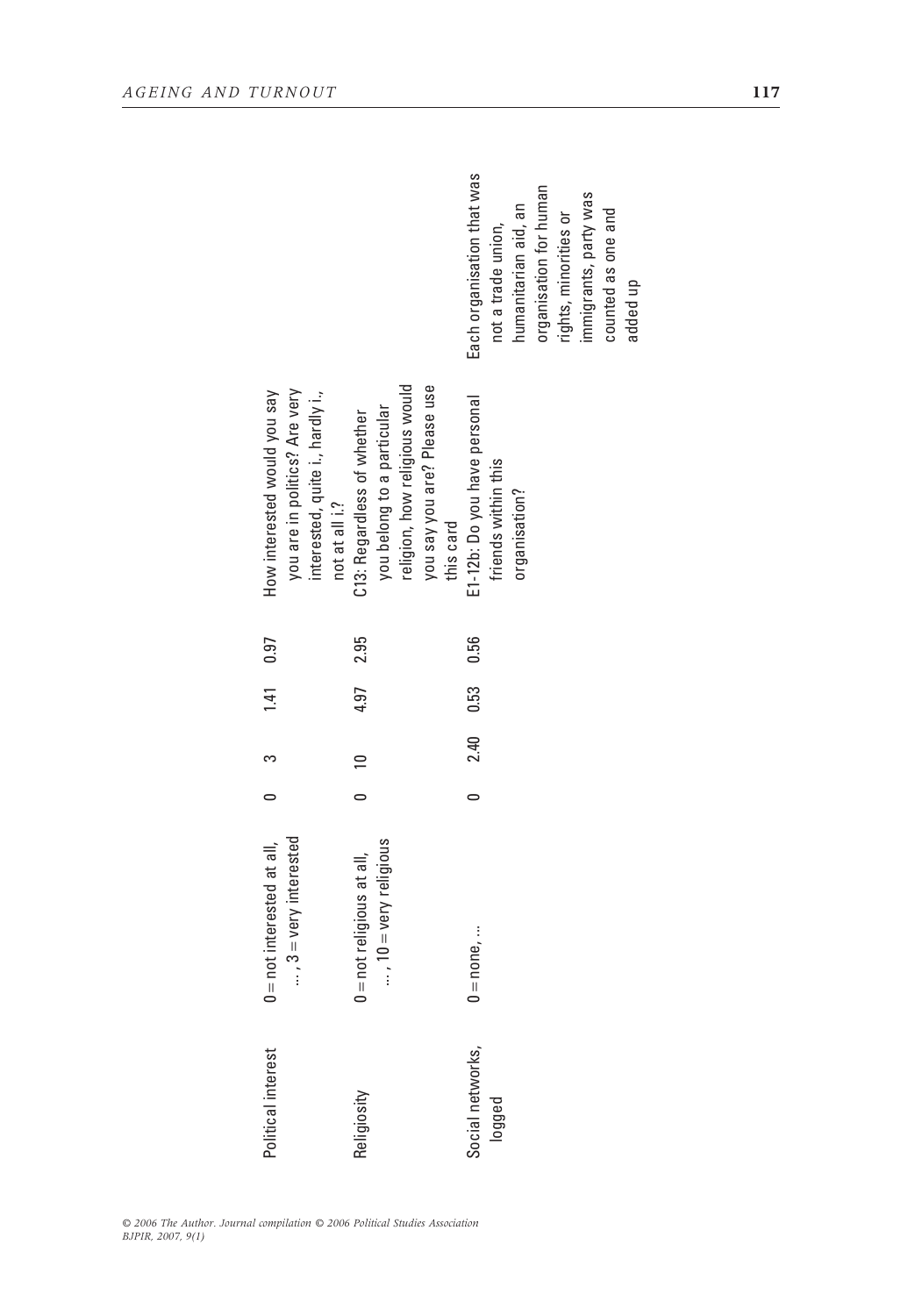|                 |                                     |          |     | Appendix: Continued |      |                                |                             |
|-----------------|-------------------------------------|----------|-----|---------------------|------|--------------------------------|-----------------------------|
| Variable name   | Values                              | iin<br>⊠ | Max | Mean                | SD   | Question wording in survey     | Comments                    |
|                 |                                     |          |     |                     |      | Sports club/club for outdoor   | To overcome                 |
|                 |                                     |          |     |                     |      | activities, an organisation    | heteroscedasticity, natural |
|                 |                                     |          |     |                     |      | for cultural or hobby          | logarithm of (number +1)    |
|                 |                                     |          |     |                     |      | activities, a business,        |                             |
|                 |                                     |          |     |                     |      | professional or farmer's       |                             |
|                 |                                     |          |     |                     |      | organisation, a consumer or    |                             |
|                 |                                     |          |     |                     |      | automobile organisation, an    |                             |
|                 |                                     |          |     |                     |      | organisation for               |                             |
|                 |                                     |          |     |                     |      | environmental protection,      |                             |
|                 |                                     |          |     |                     |      | peace or animal rights, a      |                             |
|                 |                                     |          |     |                     |      | religious or church            |                             |
|                 |                                     |          |     |                     |      | organisation, an               |                             |
|                 |                                     |          |     |                     |      | organisation for science,      |                             |
|                 |                                     |          |     |                     |      | education, or teachers and     |                             |
|                 |                                     |          |     |                     |      | parents, a social club for the |                             |
|                 |                                     |          |     |                     |      | young/the retired/elderly,     |                             |
|                 |                                     |          |     |                     |      | women or friendly societies,   |                             |
|                 |                                     |          |     |                     |      | any other voluntary            |                             |
|                 |                                     |          |     |                     |      | organisation such as the       |                             |
|                 |                                     |          |     |                     |      | ones l've just mentioned       |                             |
| Subjective      | $0 =$ very bad, $1 =$ bad,          | 0        | ⅎ   | 2.80                | 0.91 | How is your health [physical   |                             |
| evaluation of   | $2 = \text{fair}, 3 = \text{good},$ |          |     |                     |      | and mental health] in          |                             |
| health          | $4 = v$ ery good                    |          |     |                     |      | general?                       |                             |
| Trade union and | $0 =$ no membership,                | $\circ$  | 2   | 0.27                | 0.49 | E3, E9                         |                             |
| party           | $1 =$ membership in                 |          |     |                     |      |                                |                             |
| membership      | trade union or party,               |          |     |                     |      |                                |                             |
|                 | $2 =$ membership in                 |          |     |                     |      |                                |                             |
|                 | party and trade union               |          |     |                     |      |                                |                             |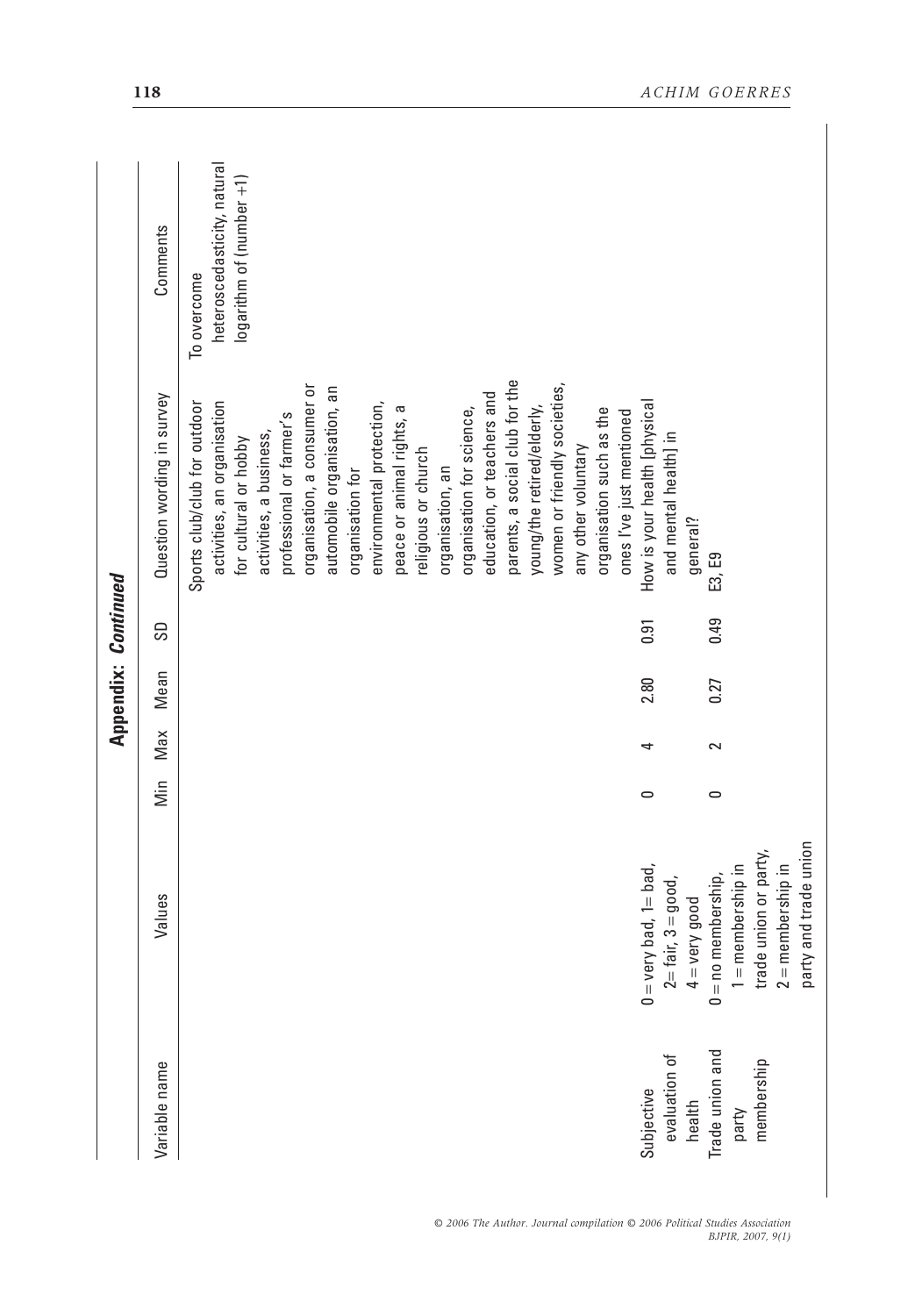#### **Notes**

The original data set is the European Social Survey Round 1, version 5. It can be freely downloaded at [http://www.europeansocialsurvey.org.](http://www.europeansocialsurvey.org) My own coded dataset and command files can be downloaded from my personal homepage at [http://www.achimgoerres.de.](http://www.achimgoerres.de) I would like to thank Michael Bruter, Rune Dahl Fitjar, Pierre Hausemer, Simon Hix, Simona Milio, Gwen Sasse, David Soskice and Joachim H. Wehner and two anonymous referees for their comments on earlier drafts of this article. Earlier versions of this article were presented at the annual conference of the Political Studies Association in Leeds in April 2005 and the bi-annual conference of the European Consortium for Political Research in Budapest in September 2005. I would like to thank the Economic and Social Research Council, the Ralph Miliband programme and the Government Department at the LSE for their financial support.

- 1. Similarities include a strong emphasis on chronological age as a social marker, a linear (rather than cyclical) perception of the life course from birth to death and an individualistic outlook that permits very different social roles along the life course (Albert and Cattell 1994, 64–65; Wilson 2000, 27).
- 2. As a consequence, this dimension of individual ageing must be less developed in relatively new democracies such as the post-communist countries, where the learning process for older voters has been embedded in a relatively unstable political environment over the last 20 years. Although voting was common in communist countries, the lack of choice bears no resemblance to voting in the post-communist era. However, the data and research design does not allow us to test this proposition.
- 3. The increasing tendency of older people to conform to norms in voting behaviour has been observed in Blais (2000, 112), where the author states that older people are more inclined to think 'in terms of morality and principle'.
- 4. Cialdini and Trost (1991) make a distinction between a descriptive norm versus an injunctive norm.
- 5. This dimension of individual ageing should be visible in all consolidated democracies. An older person in a post-communist country is as likely to be exposed to a greater subjective norm to vote (relative to a younger fellow citizen) as someone in an established democracy. Turnout in consolidated new democracies is not lower than in older democracies. Rose and Munro (2003, ch. 4) show that voting participation is comparable to the west in post-communist countries, despite distrust of political institutions and parties.
- 6. Nie et al. were the first to suggest such an approach to study age and political participation (Nie et al. 1974, 322): 'The nature and timing of major political events vary from country to country. If we find uniformity in the relationship between political activities and age across these nations [Austria, Britain, India, Nigeria, United States], it is unlikely that such uniformity was produced by uniform generational experiences. It is far more likely that such uniformity reflects the uniform impact of aging'.
- 7. Technically, we do not need to make the life cycle and cohort categorisation because these independent variables mainly serve as control variables to isolate the individual ageing effect. However, these effects are well researched, and the conceptual categorisation is a helpful tool to discuss the political implications such as the fact that life-cycle effects are more stable than cohort effects.
- 8. Each one of them correlates with age at least 0.10 in two or more countries. The table of correlations is obtainable from the author.
- 9. One might question the validity of subjective self-evaluation of one's own health, but this evaluation is, first of all, highly correlated with objective health measures and secondly this self-image is a powerful force by itself (see Bazargan et al. 1991, 183–184).
- 10. There is also evidence at the ecological level that districts with high levels of residential mobility have lower turnout (Gimpel et al. 2004).
- 11. Nagler (1991) has correctly raised the problems of artificial interaction effects in logistic regression that are due to the S-shaped probability curve. As a simple remedy to test whether the observed interaction effect between age and education is an artefact or real, I ran the same regression for all seven educational groups separately. The changes in the coefficient of the age dummies correspond to what we would expect from the interaction effect. Therefore, this interaction term is not an artefact of the regression technique.
- 12. Sample size for each country is still above 1,000.
- 13. Vote to voting age population ratio.
- 14. Sampling error alone can explain much variation just between different samples of the same population and does not need to hint at systematic differences between the country groups.
- 15. In general, we can expect bias in terms of respondents over-reporting their sense of duty because it is a socially desirable trait. It is reasonable to assume, however, that this bias does not differ between age groups (Verba et al. 1995, appendix B).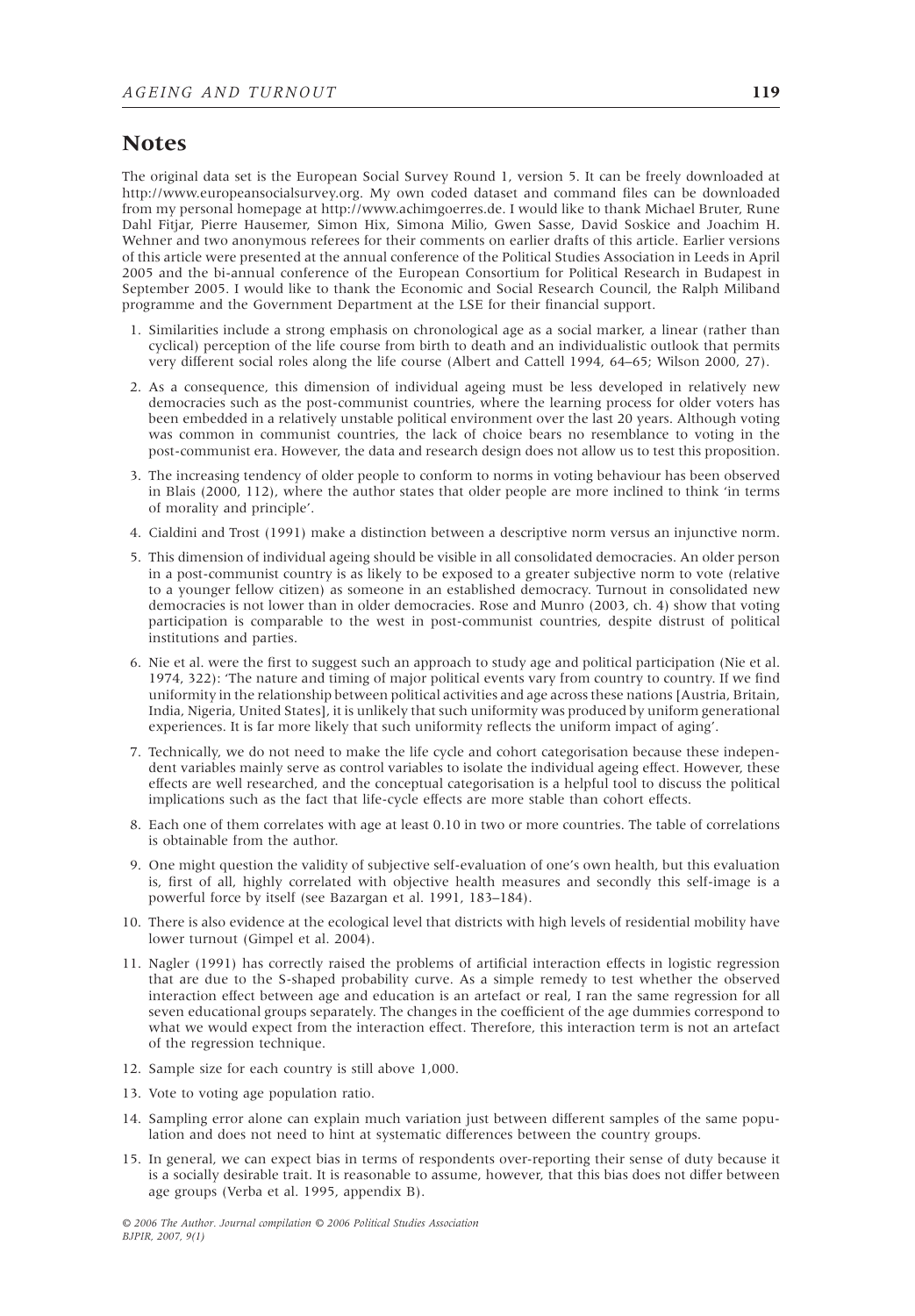#### **Bibliography**

- Aarts, H., Verplanken, B. and Van Knippenberg, A. (1998) 'Predicting behavior from actions in the past: Repeated decision making or a matter of habit?', *Journal of Applied Social Psychology*, 28:15, 1355–1374.
- Ajzen, I. (1991) 'The theory of planned behavior', *Organizational Behavior and Human Decision Processes*, 50, 179–211.
- Ajzen, I. (2002) 'Residual effects of past on later behavior: Habituation and reasoned action perspectives', *Personality and Social Psychology Review*, 6:2, 107–122.
- Ajzen, I. and Fishbein, M. (1980) *Understanding Attitudes and Predicting Social Behavior* (New Jersey: Prentice-Hall).
- Albert, S. M. and Cattell, M. G. (1994) *Old Age in Global Perspective. Cross-cultural and Cross-national Views* (New York: G. K. Hall & Co.).
- Alwin, D. F., Cohen, R. L. and Newcomb, T. M. (1991) *Political Attitudes over the Life Span: The Bennington Women after Fifty Years* (Madison, WI: University of Wisconsin Press).
- Bazargan, M., Kang, T. S. and Bazargan, S. (1991) 'A multivariate comparison of elderly African Americans and Caucasians voting behavior: How do social, health, psychological and political variables effect their voting?', *International Journal of Aging and Human Development*, 32, 181–198.
- Becker, R. (2002) 'Wahlbeteiligung im Lebensverlauf. A-P-K-Analysen für die Bundesrepublik Deutschland in der Zeit von 1953 bis 1987', *Kölner Zeitschrift für Soziologie und Sozialpsychologie*, 54:2, 246–263.
- Blais, A. (2000) *To Vote or Not to Vote. The Merits and Limits of Rational Choice Theory* (Pittsburgh: University of Pittsburgh Press).
- Blais, A., Gidengil, E., Nevitte, N. and Nadeau, R. (2004) 'Where does turnout decline come from?', *European Journal of Political Research*, 43, 221–236.
- Butler, D. and Stokes, D. (1983) *Political Change in Britain. The Evolution of Electoral Choice* (London/ Basingstoke: Macmillan).
- Campbell, A. L. (2003) *How Policies Make Citizens* (Princeton/Oxford: Princeton University Press).
- Cialdini, R. B. and Trost, M. R. (1991) 'Social influence: Social norms, conformity, and compliance', in D. T. Gilbert, S. T. Fiske and G. Lindzey (eds), *The Handbook of Social Psychology* (Boston: McGraw-Hill), 151–191.
- Clarke, H. D., Sanders, D., Stewart, M. C. and Whiteley, P. F. (2004) *Political Choice in Britain* (Oxford: Oxford University Press).
- Converse, P. E. (1976) *The Dynamics of Party Support: Cohort-analyzing Party Identification* (Beverly Hills: Sage).
- Cumming, E. and Henry, W. E. (1961) *Growing Old: The Process of Disengagement* (New York: Basic Books).
- Dalton, R. J. (2002) *Citizen Politics: Public Opinion and Political Parties in Advanced Western Democracies* (New York/London: Chatham House).
- Dawson, R. E. and Prewitt, K. (1968) *Political Socialization: An Analytic Study* (Boston: Little Brown).
- Dowding, K. (2005) 'Is it rational to vote? Five types of answer and a suggestion', *British Journal of Politics & International Relations*, 7:3, 442–459.
- Fishbein, M. and Ajzen, I. (1975) *Belief, Attitude, Intention and Behavior: An Introduction to Theory and Research* (Reading, MA: Addison-Wesley).
- Franklin, M. N. (1996) 'Electoral participation', in L. LeDuc, R. G. Niemi and P. Norris (eds), *Comparing Democracies. Elections and Voting in Global Perspective* (Thousand Oaks/London/New Delhi: Sage), 216– 235.
- Franklin, M. N. (2004) *Voter Turnout and the Dynamics of Electoral Competition in Established Democracies* (Cambridge: Cambridge University Press).
- Franklin, M. N., van der Eijk, C. and Oppenhuis, E. (1996) 'The institutional context: Turnout', in C. van der Eijk and M. N. Franklin (eds), *Choosing Europe? The European Electorate and National Politics in the Face of Union* (Ann Arbor, MI: The University of Michigan Press), 306–331.
- Fuchs, D. and Klingemann, H.-D. (eds) (1995) *Citizens and the State* (Oxford: Oxford University Press).
- Gehring, U. W. and Wagner, M. (1999) 'Wahlbeteiligung im hohen und sehr hohen Alter', *kölner Zeitschrift für Soziologie und Sozialpsychologie*, 51:4, 681–705.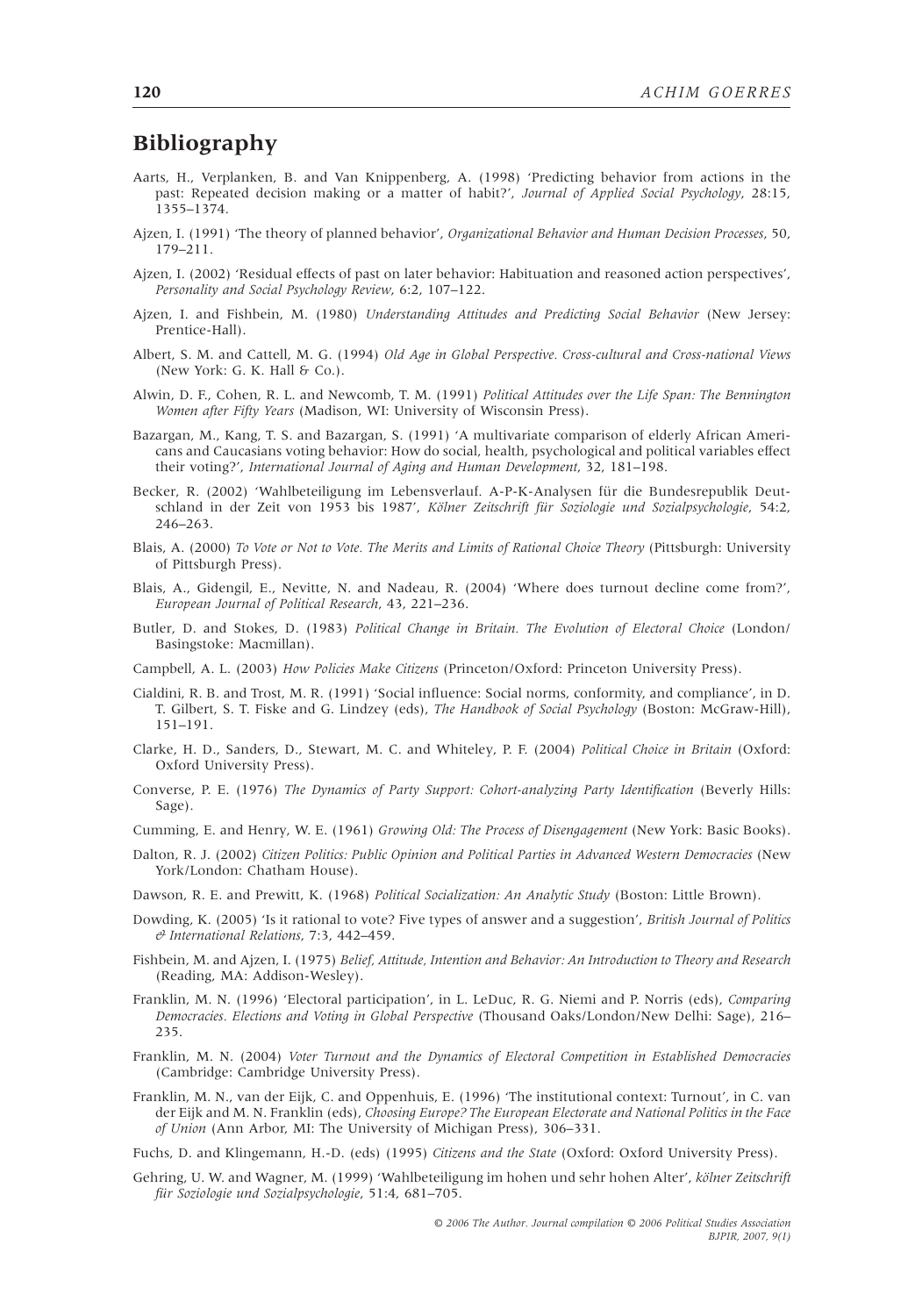- Gerber, A. S., Green, D. P. and Shachar, R. (2003) 'Voting may be habit-forming: Evidence from a randomized field experiment', *American Journal of Political Science*, 47:3, 540–550.
- Gergen, K. J. and Back, K. W. (1966) 'Communication in the interview and the disengaged respondent', *Public Opinion Quarterly*, 30, 385–398.
- Gimpel, J. G., Morris, I. L. and Armstrong, D. R. (2004) 'Turnout and local age distribution: Examining political participation across space and time', *Political Geography*, 23, 71–95.

Glenn, N. D. (1969) 'Aging, disengagement, and opinionation', *Public Opinion Quarterly*, 33:1, 17–33.

- Glenn, N. D. (1976) 'Cohort analysts' futile quest: Statistical attempts to separate age, period and cohort effects: Response', *American Sociological Review*, 41:5, 900–905.
- Glenn, N. D. and Grimes, M. (1968) 'Aging, voting, and political interest', *American Sociological Review*, 35, 563–575.
- Henn, M., Weinstein, M. and Wring, D. (2002) 'A generation apart? Youth and political participation in britain', *British Journal of Politics & International Relations*, 4:2, 167–192.
- Hyman, H. H. (1959) *Political Socialization. A Study in the Psychology of Political Behaviour* (Glencoe: The Free Press).
- IDEA (2005) *Voter Turnout since 1945. A Global Report 2002*. Available online at: [http://www.idea.int/](http://www.idea.int) publications/vt/upload/VT\_screenopt\_2002.pdf (accessed 10 July 2005).
- Knoke, D. (1990) 'Networks of political action: Toward theory construction', *Social Forces*, 68, 1041–1063.
- Lau, R. R. (2003) 'Models of decision-making', in D. O. Sears, L. Huddy and R. Jervis (eds), *Oxford Handbook of Political Psychology* (Oxford: Oxford University Press), 19–59.
- Leighly, J. E. (1995) 'Attitudes, opportunities and incentives: A field essay on political participation', *Political Research Quarterly*, 48:1, 181–209.
- Miller, W. E. and Shanks, J. M. (1996) *The New American Voter* (Cambridge, MA/London: Harvard University Press).
- Nagler, J. (1991) 'The effect of registration laws and education on US voter turnout', *American Political Science Review*, 85:4, 1393–1405.
- Nie, N. H., Verba, S. and Kim, J.-O. (1974) 'Political participation and the life cycle', *Comparative Politics*, 6:3, 319–340.
- Rollenhagen, R. E. (1982) *Testing Disengagement Theory as an Explanation of Political Inactivity* (Department of Political Science, Michigan State University, Ph.D. thesis).
- Rose, R and Munro, N. (2003) *Elections and Parties in New European Democracies* (Washington DC: CQ Press).
- Rosenstone, S. J. and Hansen, J. M. (1993) *Mobilization, Participation, and Democracy in America* (New York: Macmillan).
- Russell, A. T., Johnston, R. J. and Pattie, C. J. (1992) 'Thatcher's children: Exploring the links between age and political attitudes', *Political Studies*, 40, 742–756.
- Sears, D. O. and Levy, S. (2003) 'Childhood and adult political development', in D. O. Sears, L. Huddy and R. Jervis (eds), *Oxford Handbook of Political Psychology* (Oxford: Oxford University Press), 60–109.
- Snijders, T. A. B. and Bosker, R. J. (1999) *Multilevel Analysis. An Introduction to Basic and Advanced Multilevel Modeling* (London: Sage).
- Tilley, J. R. (2003) 'Party identification in Britain: Does length of time in the electorate affect strength of partisanship?', *British Journal of Political Science*, 33, 332–344.
- Verba, S., Schlozman, K. L. and Brady, H. E. (1995) *Voice and Equality: Civic Voluntarism in American Politics* (Cambridge: Harvard University Press).
- Widfeldt, A. (1995) 'Party membership and party representativeness', in D. Fuchs and H.-D. Klingemann (eds), *Citizens and the State* (Oxford: Oxford University Press), 134–182.
- Wilson, G. (2000) *Understanding Old Age. Critical and Global Perspectives* (London/Thousand Oaks/New Delhi: Sage).
- Wolfinger, R. E. and Rosenstone, S. J. (1980) *Who Votes?* (New Haven: Yale University Press).